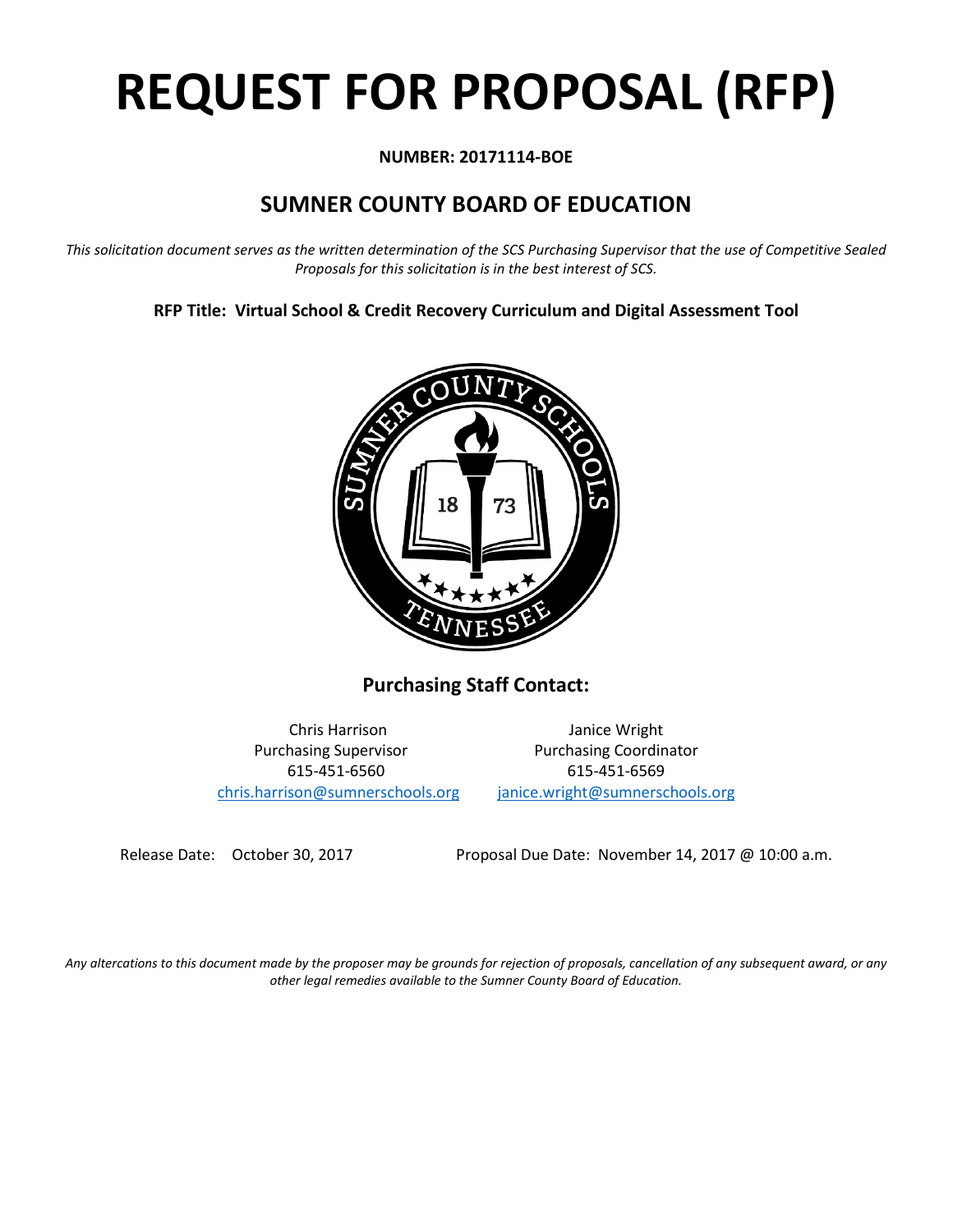# **NOTICE TO PROPOSERS**

There may be one or more amendments to this RFP. In order to receive communication for any such amendments issued specifically to this RFP, the proposer must provide a Notice of Intent to Propose to the Sumner County Board of Education (SCS) Purchasing Department. The proposer must utilize this form when submitting notice. The notice may be sent by email to: Purchasing Office, purchasing@sumnerschools.org. SCS will send amendments only to those proposers which complete and return this information by the deadline list in the RFP Schedule of Events (Section 4).

| RFP Number:             | 20171114-BOE Virtual School & Credit Recovery Curriculum and Digital Assessment Tool |  |
|-------------------------|--------------------------------------------------------------------------------------|--|
| Company Name:           |                                                                                      |  |
| <b>Mailing Address:</b> |                                                                                      |  |
|                         |                                                                                      |  |
|                         |                                                                                      |  |
| <b>Phone Number:</b>    |                                                                                      |  |
| <b>Contact Person:</b>  |                                                                                      |  |
| <b>Email Address:</b>   |                                                                                      |  |
|                         |                                                                                      |  |
| Authorized Signature    |                                                                                      |  |
| <b>Printed Name</b>     |                                                                                      |  |
| Date                    |                                                                                      |  |

Emailed amendments will be sent in a Microsoft Word (Office for Windows) or Portable Document Format (pdf) format. Any alterations to the document made by the proposer may be grounds for rejection of proposal, cancellation of any subsequent award or any other legal remedies available to the Sumner County Board of Education.

Amendments will also be posted on the SCS website **https://sumnerschools.org/index.php/current-bids-and-rfps** and attached to the solicitation listing as a PDF or WORD file. Check the particular solicitation on the Current Bids and RFPs webpage for any posted amendments.

By completing and returning this form, the Proposer has expressed its intent to provide a proposal for **20171114-BOE Virtual School & Credit Recovery Curriculum and Digital Assessment Tool.**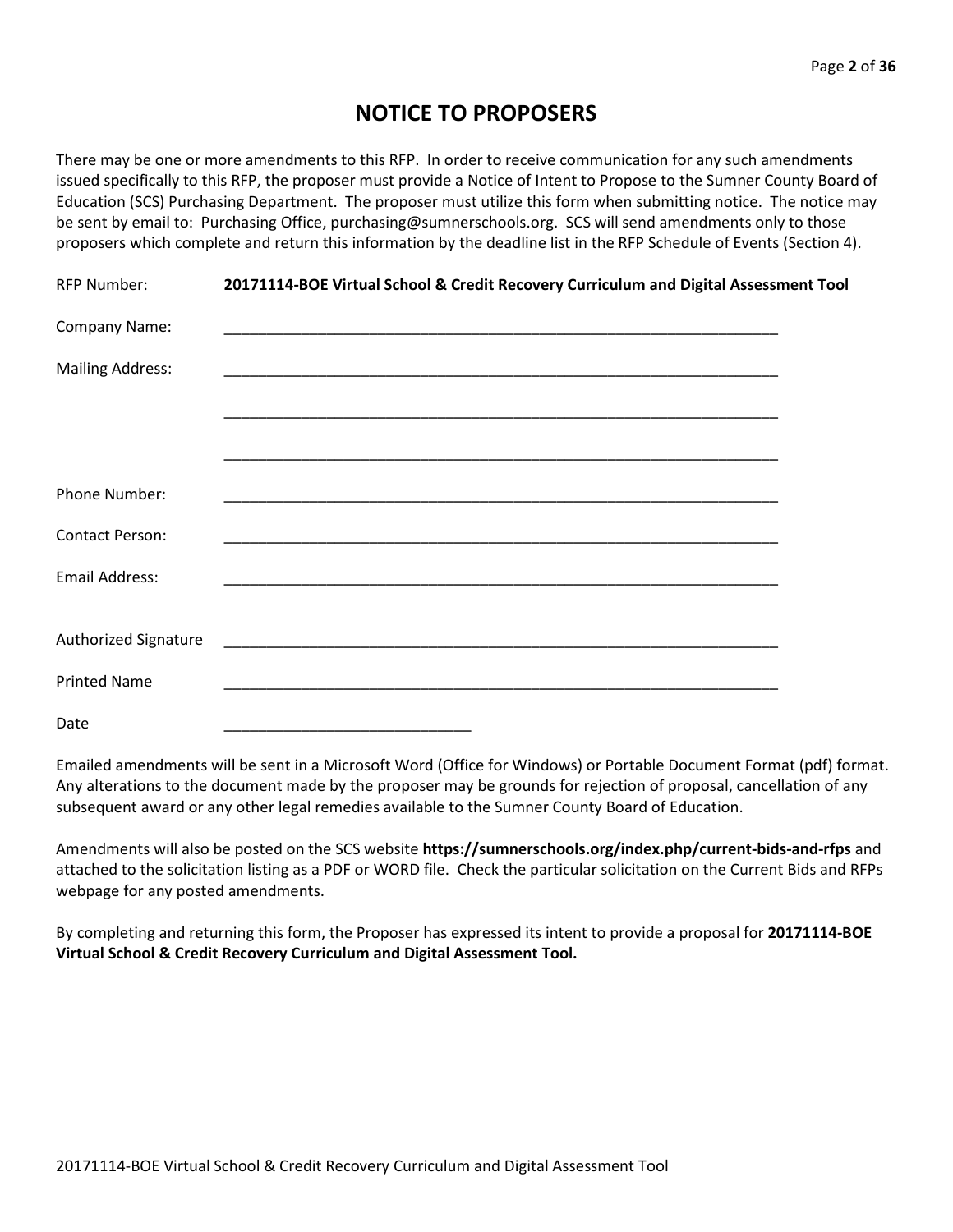# **TABLE OF CONTENTS**

- 1. Introduction/Overview
	- 1.1. Purpose
	- 1.2. Contact Information
	- 1.3. Background

#### 2. Requirements

- 2.1. Contract Term
- 2.2. Technical Proposal
- 2.3. Cost Proposal
- 2.4. Project Narrative
- 2.5. Implementation & Training
- 2.6. Ongoing Support Functions
- 2.7. Information Technology
- 3. Source Selection and Contract Award
- 4. Schedule of Events
- 5. Instructions for Proposal
	- 5.1. Required Forms
	- 5.2. New Vendors
	- 5.3. Acknowledgement of Insurance Requirements
	- 5.4. Clarification and Interpretation of RFP
	- 5.5. Proposal Package
	- 5.6. Delivery of Proposals
	- 5.7. Evaluation of Proposals
	- 5.8. Request for Clarification of Proposals
	- 5.9. Protests

# 6. Attachments

- 6.1. Contact Information
- 6.2. Bid Form/Certification
- 6.3. References
- 6.4. Certification Regarding Debarment or Suspension
- 6.5. Condition of Submitting Proposal
- 6.6. Statement of Non-Collusion
- 6.7. Attestation Re Personnel
- 6.8. Drug Free Workplace Affidavit
- 6.9. IRS Form W-9
	- \**An online, fillable version can be found at https://www.irs.gov/pub/irs-pdf/fw9.pdf*
- 6.10. Standard Terms & Conditions
- 6.11. Vendor Checklist
	- Technical Proposal & Evaluation Guide
		- Cost Proposal & Scoring Guide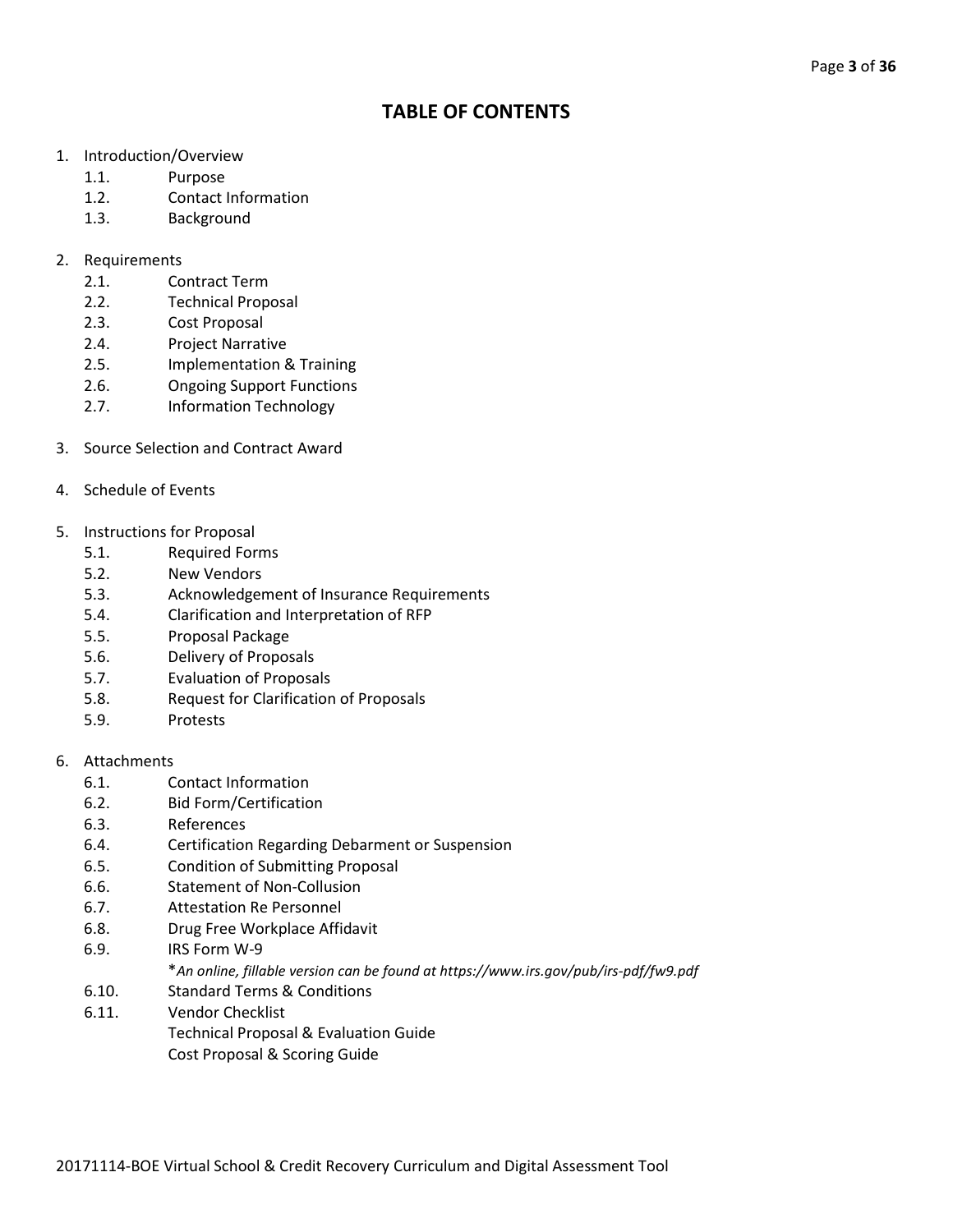#### 1. Introduction/Overview

#### 1.1. Purpose

The Sumner County Board of Education, hereinafter known as "SCS", is requesting sealed proposals for the acquisition and implementation of a Virtual School & Credit Recovery Curriculum and Platform, and a Digital Assessment Tool. The purpose of this RFP is to define SCS's minimum requirements and gain adequate information from which SCS may evaluate the services which each Proposer offers.

#### 1.2. Contact Information

Unauthorized contact regarding this RFP with employees or officials of SCS other than the Purchasing Supervisor named below may result in disqualification from this procurement process.

Interested parties must direct all communication regarding this RFP to the Purchasing Supervisor, who is SCSs only official point of contact for this RFP. Only SCS's official, written responses and communications shall be considered binding with regard to this RFP.

Questions Related to Bid Process: System Design and Functionality:

Chris Harrison Pamela Harrison Purchasing Supervisor **Principal**/Instructional Coordinator Gallatin, TN 37066 (615) 451-6560 chris.harrison@sumnerschools.org

1500 Airport Road pamela.harrison@sumnerschools.org

#### 1.3. Background

The Sumner County Board of Education, hereinafter "SCS", is located north of Nashville, stretching from Davidson County's northern border to the Kentucky state line. Sumner County covers 530 square miles, including all or part of eight cities. SCS consists of forty-five (45) schools and maintains a student population of 28,000+ students and 4,000 employees. SCS is consistently ranked as one of the top academic school districts in the state, and our students and staff are recognized for their classroom and extracurricular achievements at both the state and national levels.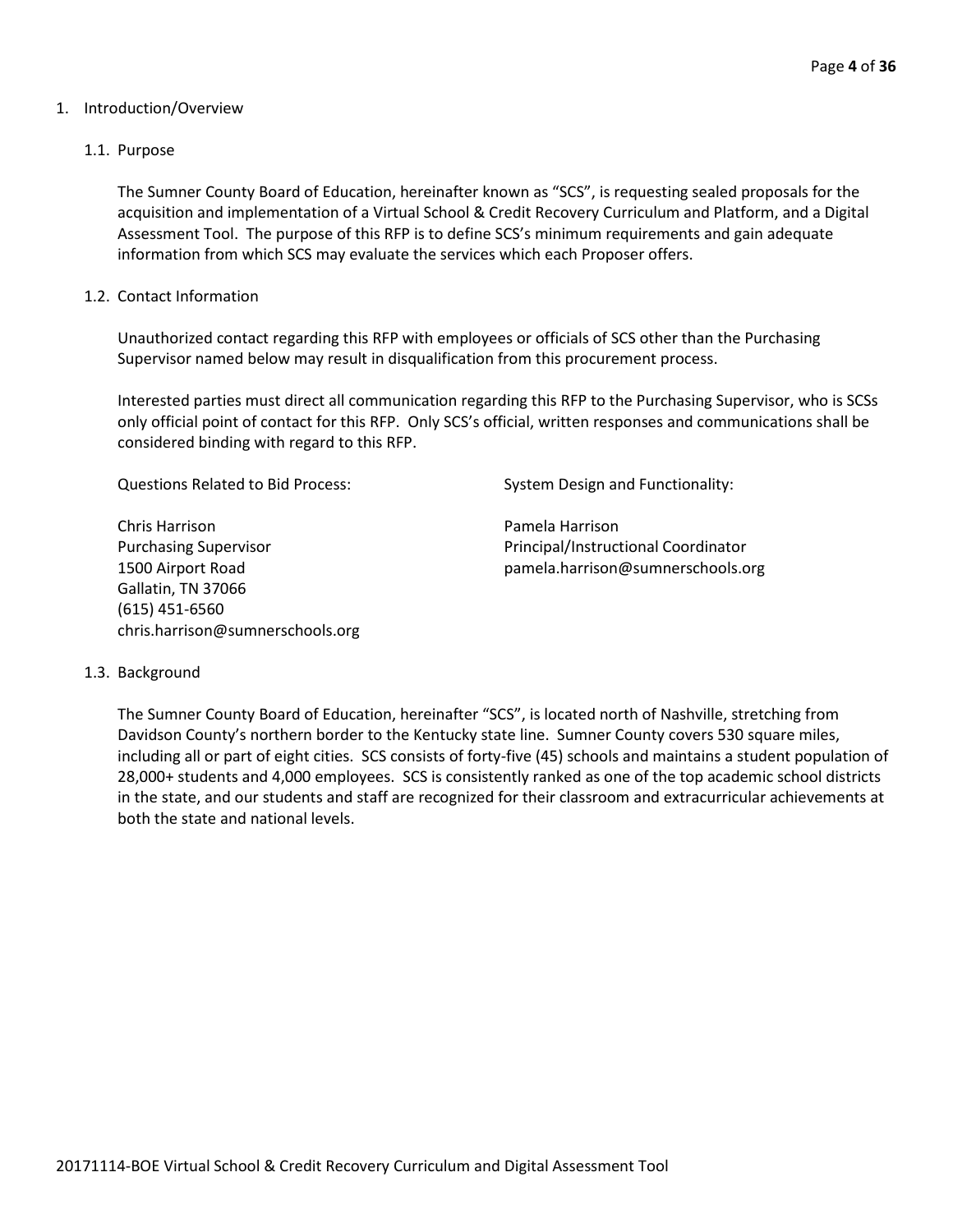# 2. Requirements

## 2.1. Contract Term

SCS intends to enter into a contract with an expected effective period beginning July 1, 2018 and ending on June 30, 2021. SCS reserves the right to extend the contract for an additional two, one-year periods subject to approval by SCS. SCS reserves the right to cancel services at the end of any school year (June  $30^{th}$ ) if sufficient funding for its continuance is not appropriated.

If the vendor fails to perform its obligations under this contract in a timely or proper manner, or if the vendor violates any term of this contract, SCS shall have the right to immediately terminate the contract and withhold payments in excess of fair compensation for completed services; provided, however, SCS shall have the option to give the vendor written notice and a specified period of time in which to cure. Notwithstanding the above, the vendor shall not be relieved of liability to SCS for damages sustained by virtue of any breach of this contract by the vendor.

#### 2.2. Technical Proposal

Proposers will submit a separate Technical Proposal for each Platform. Proposers that do not offer both Platforms will submit a response for the Platform available to the Proposer.

The RFP details specific requirements for making a Technical Proposal in response to the RFP. This includes mandatory and general requirements as well as technical queries requiring a written response.

NOTICE: NO PRICING INFORMATION SHALL BE INCLUDED IN THE TECHNICAL PROPOSAL. INCLUSION OF COST PROPOSAL AMOUNTS, OPTIONAL OR REQUIRED, IN THE TECHNICAL PROPOSAL WILL MAKE THE PROPOSAL NON-RESPONSIVE, AND SCS SHALL REJECT IT. THIS INCLUDES REFERENCES TO ITEMS THAT ARE INCLUDED "FREE" OR "AT NO ADDITONAL COST", ETC.

Each Proposer must use the Technical Proposal and Evaluation Guide to organize, reference, and draft the Technical Proposal. Each Proposer should duplicate the Technical Proposal and Evaluation Guide and use it as a table of contents covering the Technical Proposal.

Each Proposal should be concisely prepared, with emphasis on completeness and clarity of content. A proposal, as well as any reference material presented, must be written in English and must be written on standard 8 ½" x 11" paper (although foldouts containing charts, spreadsheets and oversize exhibits are permissible). All proposal pages must be numbered.

All information included in a Technical Proposal should be relevant to a specific requirement detailed in the Technical Proposal and Evaluation Guide. All information must be incorporated into a response to a specific requirement and clearly referenced. Any information not meeting these criteria will be deemed extraneous and will in no way contribute to the evaluation process.

SCS may determine a proposal to be non-responsive and reject it if the Proposer fails to organize and properly reference sections of the Technical Proposal as required by this RFP and the Technical Proposal and Evaluation Guide.

SCS may determine a proposal to be non-responsive and reject it if the Technical Proposal document fails to appropriately address/meet all the requirements detailed in the Technical Proposal and Evaluation Guide.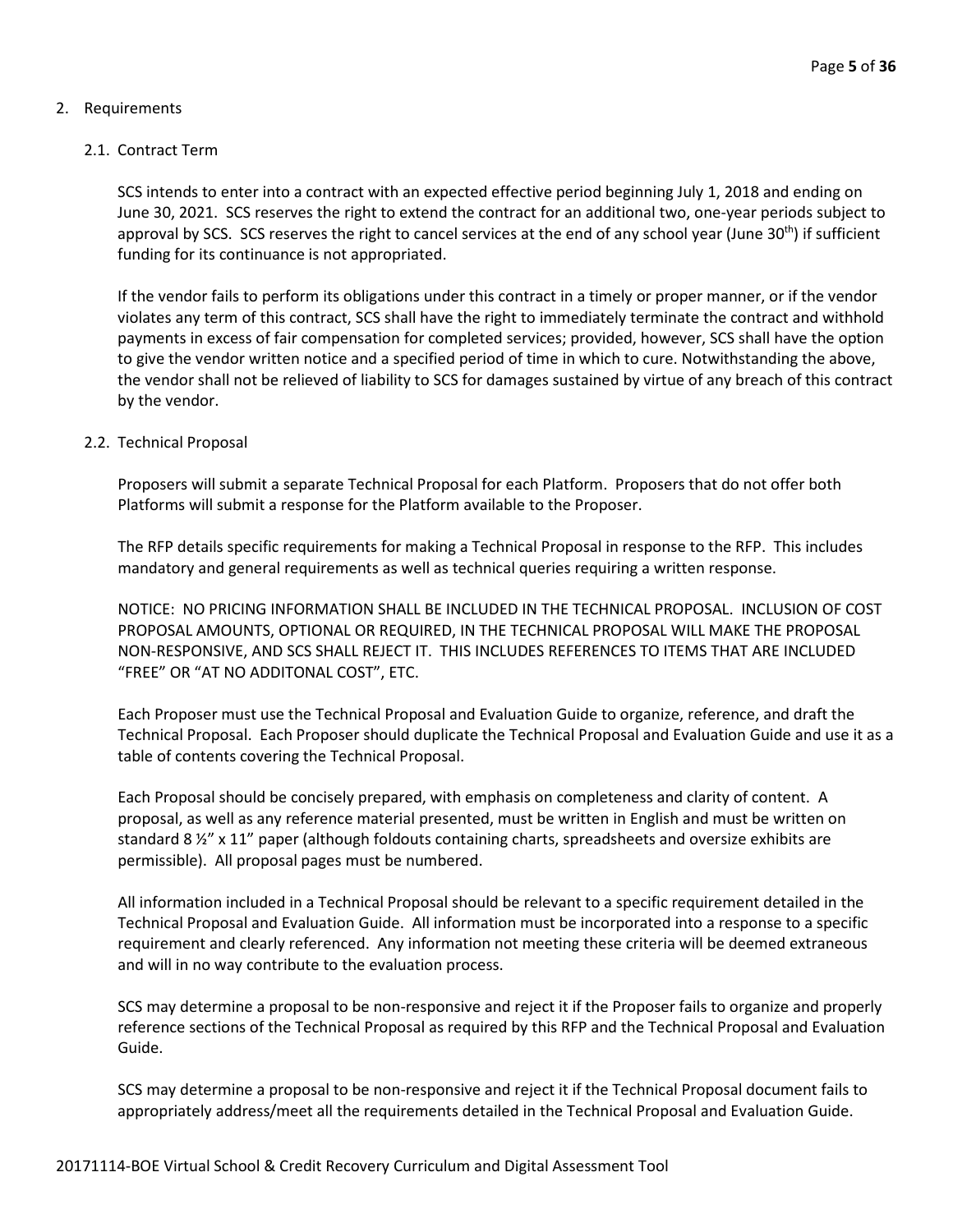#### 2.3. Cost Proposal

The Cost Proposal must be recorded on an exact duplicate of the attached form. The proposed cost shall incorporate all costs for services under the contract for the total contract period.

If a Proposer fails to submit a Cost Proposal as required, SCS shall determine the proposal to be non-responsive and reject it. Proposers must submit a separate Cost Proposal for each Platform. Proposers that do not offer both Platforms will submit a response for the Platform available to the Proposer.

#### 2.4. Project Narrative

- A. PLATFORM 1: Virtual & Credit Recovery Curriculum and Platform
	- 1. Curriculum
		- TN Academic Standards alignment
		- Core and Career and Technical Electives
		- Customizable courses
		- Engaging content
		- Prescriptive learning plans
		- Download and upload activities
		- Customizable pacing
		- Syllabus
		- Variety of Learning Modalities
			- o Activities
			- o Discussion
			- o Videos
			- o Practice
			- o Projects
			- o Text
			- o Teacher-made content

#### 2. Assessment

- Quality Questions
- Item types match TN Ready
- Various DOK
- TN Standards aligned questions
- Pre-test
- Benchmarking with custom creation
- Adaptive based on customized content
- 3. Reports
	- Grades based on actual performance and on pacing for the course for student, parent, teacher and admin
	- Monitor log in time and time on task for student, parent, teacher and admin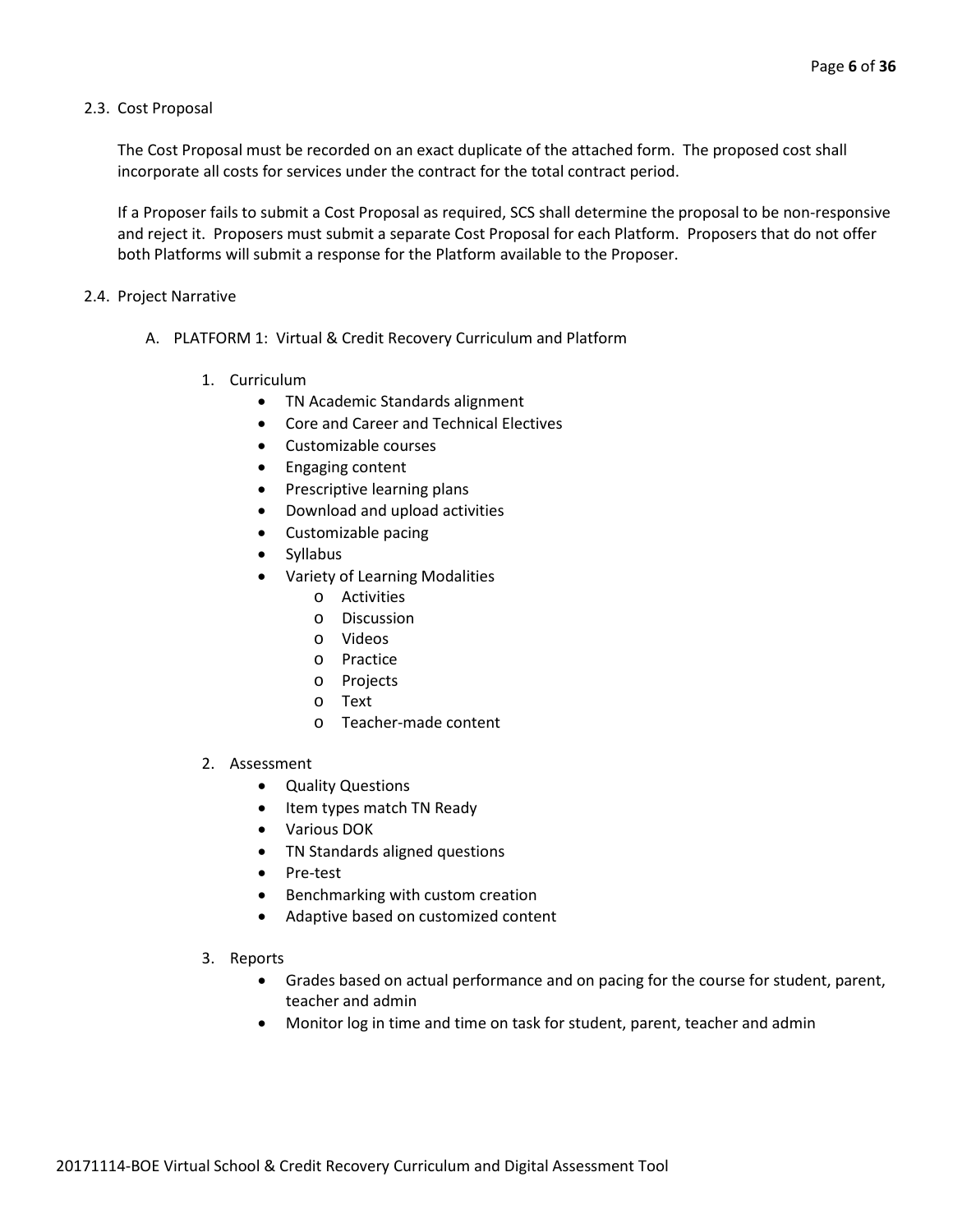- 4. Administrative Portal
	- Clever© integration
	- Student information system (Chalkable©) integration
	- HTML5 compliance
	- Sophisticated search options (student/teacher/classes/courses)
	- Assessment retakes (ease of use)
	- Access control down to student level (which hours individual students may work on a particular course)
	- District oversite capabilities
	- Multi-level accounts (teacher, admin, district)
	- Password resets
	- Customizable courses
	- Real-time tech support
- 5. Student Portal
	- Ease of navigation
	- Engaging
	- Accessibility features similar to TN Ready
	- Integrated resources that mimic TN Ready. Example: Highlighting, ruler, graphing calculator, etc.
	- Communication between student and teacher
- 6. Parent Portal
	- Communication between student, parent, teacher and admin
	- Detailed report of completed and missing work
	- Auto notification to parents
- B. PLATFORM 2: Digital Assessment Tool
	- 1. Multi-level Assessments
		- Classroom
		- Grade/Subject
		- School
		- District
	- 2. Question Bank
		- Quality Questions
		- Item types match TN Ready
		- Various DOK
		- TN standards aligned questions
		- Other test bank and/or teach-made item integration
		- Sophisticated search options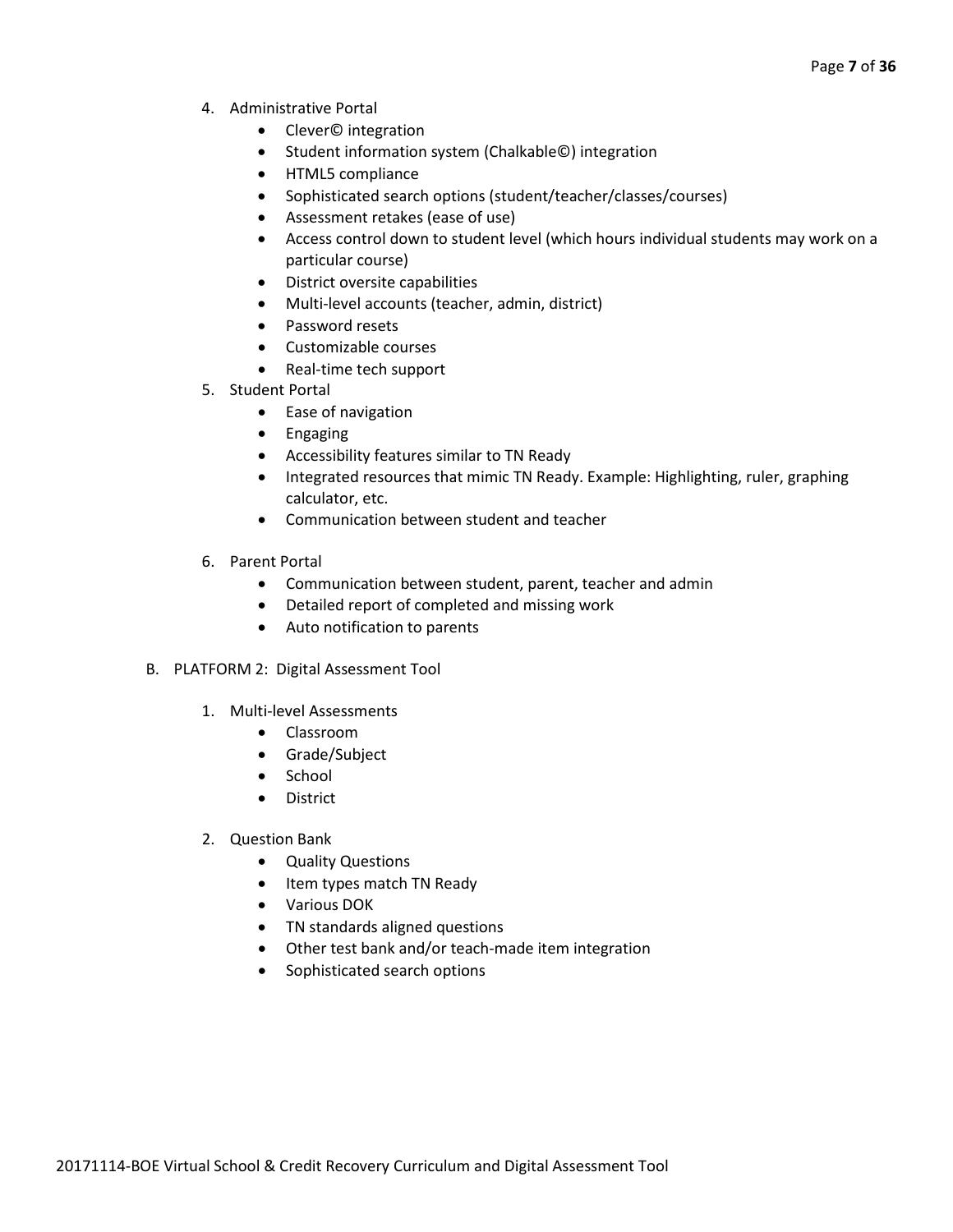- 3. Reports
	- Item Analysis
	- Standards Alignment
	- Growth Calculations
	- Multi-level reporting
		- o Classroom
		- o Grade/Subject
		- o School
		- o District
	- Digital data wall that integrates third party data such as State testing data, RTI tech, ACT, attendance, etc.
- 4. Administrative Portal
	- Clever integration
	- Student information system (Chalkable) integration
	- HTML 5 compliance
	- Sophisticated search options (student/teacher)
	- Blocking/locking of questions identified for district pushed assessments
	- Assessment resets
	- District oversite capabilities
	- Printed assessments that can be scanned and scored
- 5. Student Portal
	- Review of assessment prior to submission
	- Ease of navigation
	- Accessibility features similar to TN Ready
	- Integrated resources that mimic TN Ready. Example: Highlighting, ruler, graphing calculator, etc.
- 2.5. Implementation & Training (Platform 1 & 2)
	- Briefly describe the implementation process.
	- Describe the available implementation training. The training must occur on-site at SCS.

2.6. Ongoing Support Functions (Platform 1 & 2)

- Describe how ongoing product support will be provided for troubleshooting and upgrades (Chat/Telephone/Email).
- Describe available professional learning materials and training available for product upgrades.
- 2.7. Other Products and Services (Platform 1 & 2)
	- The Proposer is encouraged to submit documentation for any other products and services offered in relation to the items listed in the RFP. Any additional products and services must be detailed in a separate tab. Any information submitted will not be utilized as part of the evaluation and award.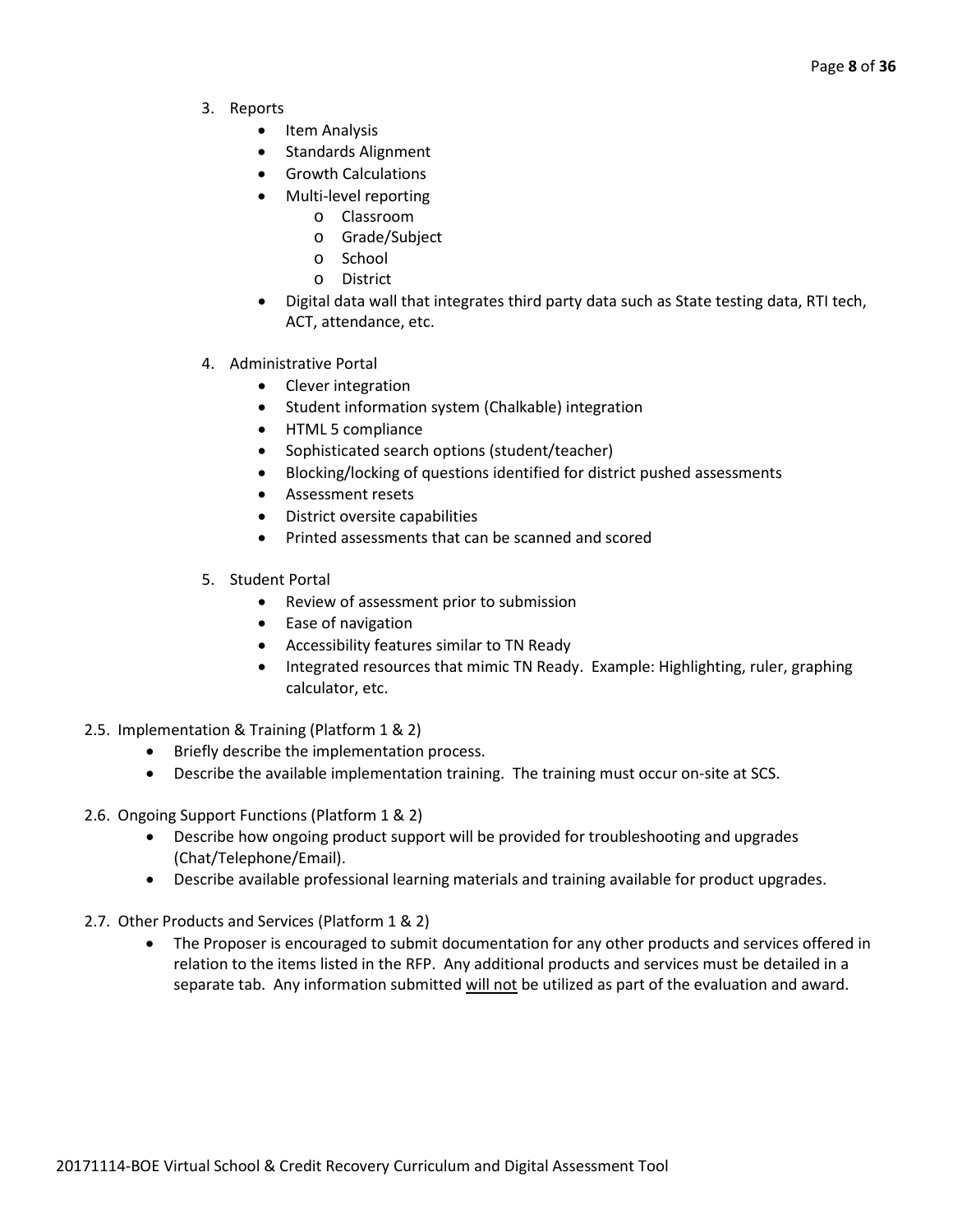- 2.8. Information Technology (Platform 1 & 2)
	- Indicate compatibility with current platform Operation Systems such as Linux, Microsoft Windows, and MacOS.
	- Indicate ability to Import/Export to Microsoft Word, Access and Excel.
	- Describe options that include scanning and attaching documents, scanned images, and MS Office files.
	- Indicate Microsoft Outlook and Exchange Server integration for Email and workflow.
	- Indicate any single sign-on options such as MS Active Directory; LDAP compatible, Clever, etc.
	- List proprietary client or internet browsers supported if web-enabled or web-based architecture with published open APIs. Please include utilized APIs with any 3<sup>rd</sup> party technologies. Describe any partnerships or agreements that enable pre-release testing and upgrading with those companies.
	- Is your product fully HTML 5 compliant? YES or NO
	- Describe any options that allow for multiple environments, products, test, training, and/or development.
	- Describe the role-based or level security by group or individual to menu and screen level with any ability to mask sensitive data fields across user groups.
	- Indicate support for two-factor authentication for on-premise and/or hosted systems.
	- List supported mobile devices and Operating Systems, e.g., iPad, Microsoft Surface, Chromebook, iOS, Android, Windows, etc.
	- Describe Web/Portal functionality for external user access.
	- Describe the audit trail with users, date and time stamp, and before and after history throughout system.
	- Indicate online user help and support options. Describe any online role-based or level training programs available. Include any possibilities for online user knowledge base. Describe available options.
	- Describe data archiving, purge capabilities, and record retention.
	- Describe data migration from current SIS.
	- Describe system security with regards to SaaS or cloud security, Core Application Security, Security Management, Security Controls, and File Access Rights.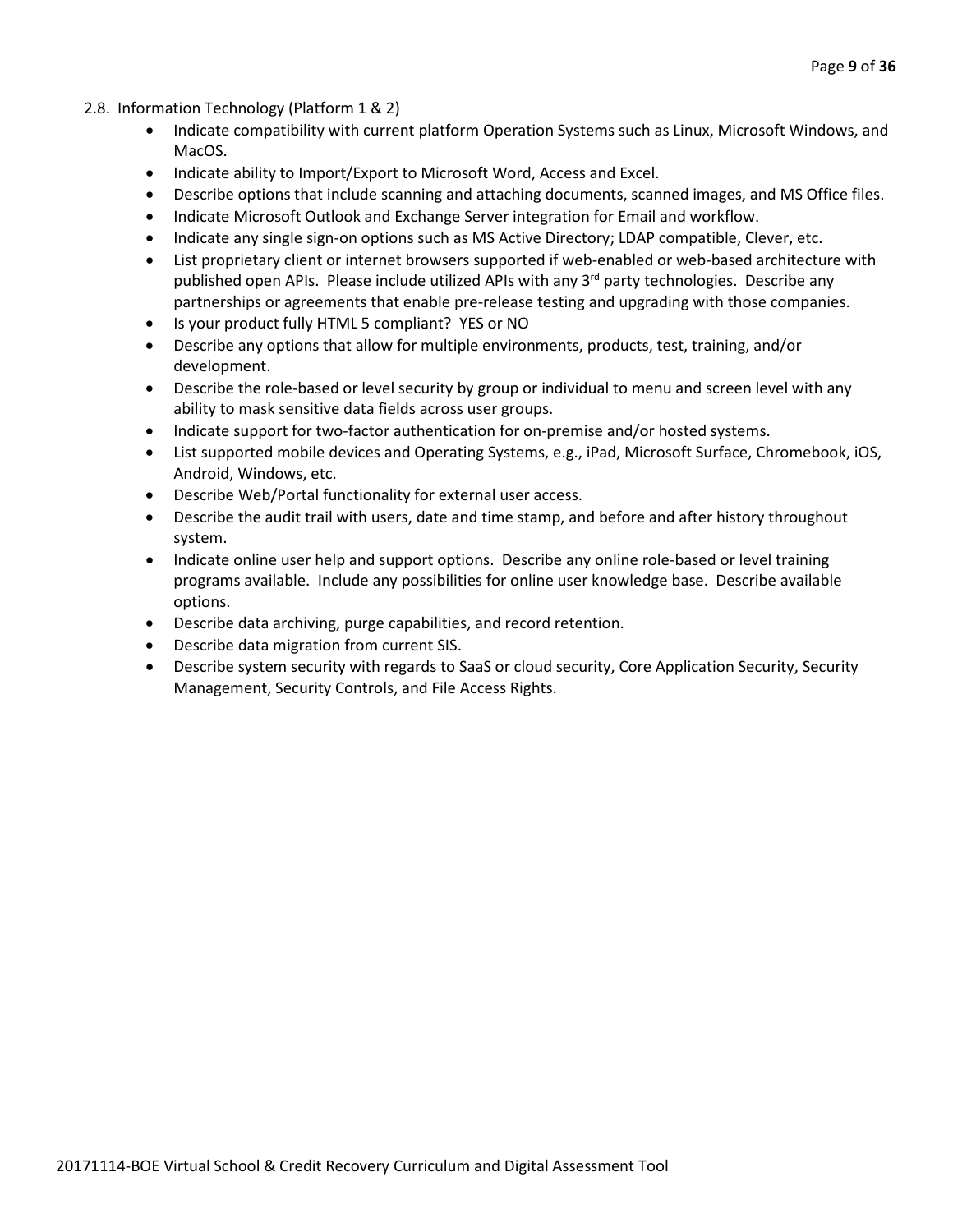- 3. Source Selection and Contract Award
	- Award(s), if made, will be made to the Responsive and Responsible proposer(s) whose proposal is most advantageous to SCS, taking into consideration price and the other evaluation criteria set forth in the RFP.
		- o General Criteria to be determined "Responsive"
			- Does the proposal include all required information, included completed attachment forms and affidavits?
			- Was the proposal delivered on or before the stated deadline? Did it include the required number of copies (hard & electronic)?
		- o General Criteria to be determined "Responsible"
			- Does the Proposer demonstrate an understanding of SCSs needs and proposed approach to the project?
			- **Does the Proposer possess the ability, capacity, skill and financial resources to provide the** service?
			- Can the Proposer take upon itself the responsibilities set forth in the RFP and produce the required outcomes in a timely fashion?
			- **Does the Proposer have the character, integrity, reputation, judgement, experience and** efficiency required for the project?
	- SCS reserves the right to enter into discussions with Proposers which have submitted proposals determined to be reasonably like of being considered for selection to assure a full understanding of and responsiveness to the RFP requirements. Every effort shall be afforded to assure fair and equal treatment with respect to the opportunity for discussion and/or revision of their respective proposals. Revisions may be permitted after the submission and prior to the award for the purpose of obtaining the best offers.
	- SCS reserves the right to negotiate price and contract terms and conditions with the most qualified proposer(s) to provide the requested service. If a mutually beneficial agreement with the highest ranked firm is not reached, SCS reserves the right to enter into contract negotiations with the next highest ranked proposer and continue this process until an agreement is reached.
	- Upon mutual agreement by both parties, SCS shall grant the right to extend the terms, conditions and prices of contract(s) awarded from this RFP to other Institutions (such as State, Local and/or Public Agencies) who express an interest in participating in any contract that results from this RFP. Each of the "piggyback" Institutions will issue their own purchasing documents for purchase of the goods/services. Proposer agrees that SCS shall bear no responsibility or liability for any agreements between Proposer and the other Institution(s) who desire to exercise this option.
	- SCS reserves the right to award the Virtual School & Credit Recovery Curriculum Platform and the Digital Assessment Tool separately, meaning that a different Proposer may be selected for each platform. SCS also reserves the right to award both platforms to one vendor.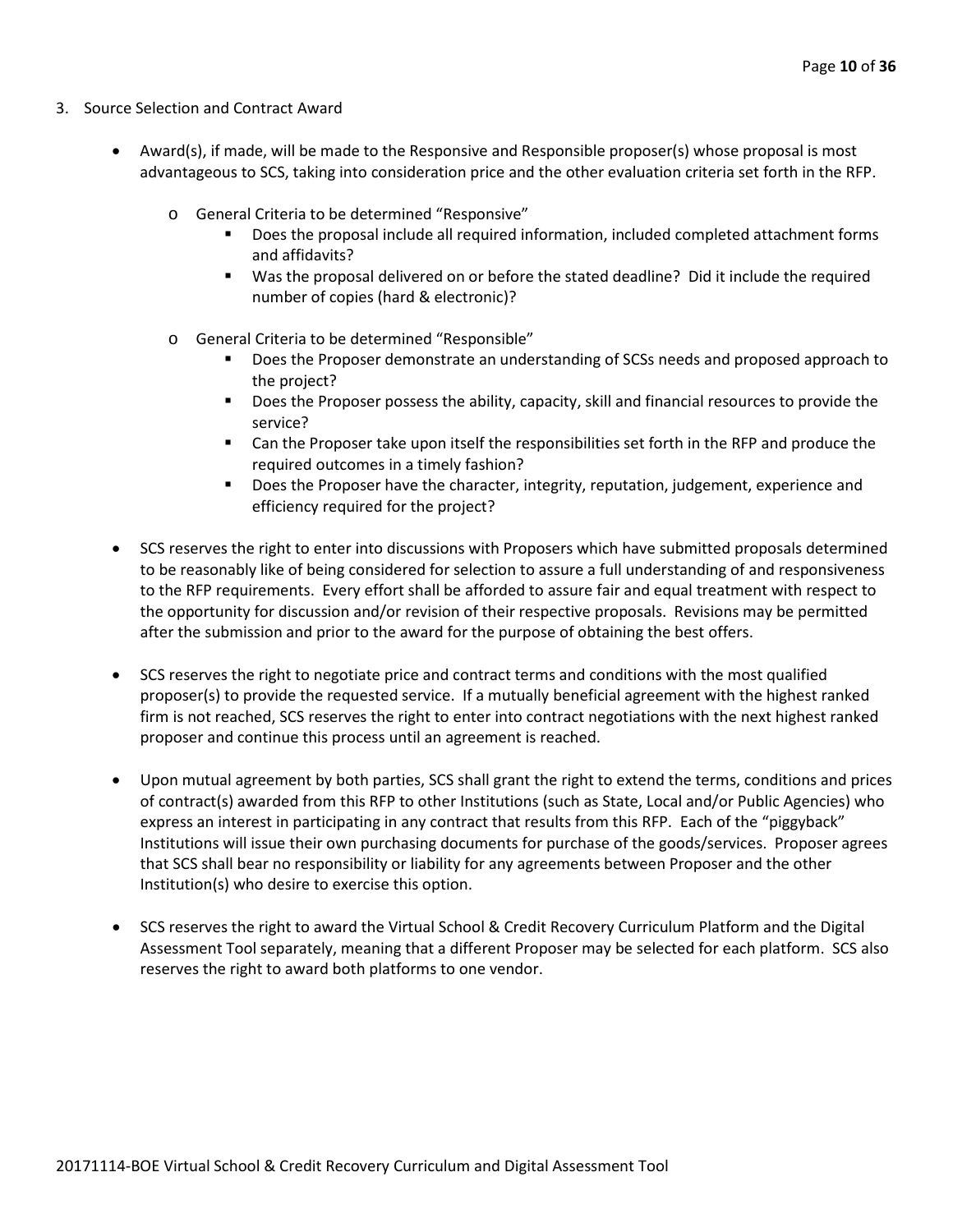#### 4. Schedule of Events

SCS reserves the right, at its sole discretion, to adjust this schedule as it deems necessary. SCS will communicate any adjustments to the Schedule of Events to the potential Proposers from whom SCS has received a Notice of Intent to Propose.

| <b>RFP Issued</b>                                  | October 30, 2017                          |
|----------------------------------------------------|-------------------------------------------|
| <b>RFP Submission DEADLINE</b>                     | November 14, 2017 @ 10:00 a.m. Local Time |
| <b>Board Approval Date ESTIMATED (if required)</b> | December 5, 2017                          |

#### 5. Instructions for Proposal

#### 5.1. Required Forms

- Proposer must complete and submit the Attachments in Section 6 as well at the TECHNICAL PROPOSAL & EVALUATION GUIDE and COST PROPOSAL & SCORING GUIDE. Attachments may be omitted depending on the RFP requirements. Refer to the Table of Contents for omitted Attachments.
- Evidence of a valid State of Tennessee Business License and/or Sumner County Business License. For all vendors with annual purchases in excess of \$50,000; a business license must be on file with the SCS Finance Department.
- Copy of State of Tennessee License (if applicable) in respective field.
- If applicable, the Proposer must include a copy of the contract(s) the Proposer will submit to be signed.

#### 5.2. New Vendors

- To comply with Internal Revenue Service requirements, all vendors who perform any type of service are required to have a current IRS Form W-9 on file with the SCS Finance Department. It is a mandatory requirement to complete the IRS Form W-9 (Attachment 6.9) included in this RFP.
- To comply with the Tennessee Lawful Employment Act (50-1-702 and 50-1-703), non-employees (individuals paid directly by the employer in exchange for the individual's labor or services) must have on file one (1) of the following documents:
	- o A valid Tennessee driver's license or photo identification;
	- o A valid driver's license or photo identification from another state where the license requirements are at least as strict as those in Tennessee;
	- o A birth certificate issued by a U.S. state, jurisdiction or territory;
	- o A U.S. government issued certified birth certificate;
	- o A valid, unexpired U.S. passport;
	- o A U.S. certificate of birth abroad (DS-1350 or FS-545)
	- o A report of birth abroad of a U.S. citizen (FS-240);
	- o A certificate of citizenship (N560 or N561);
	- o A certificate of naturalization (N550, N570 or N578);
	- o A U.S citizen identification card (I-197 or I-179); or
	- o Valid alien registration documentation or other proof of current immigration registration recognized by the United States Department of Homeland Security that contains the individual's complete legal name and current alien admission number or alien file number (or numbers if the individual has more than one number).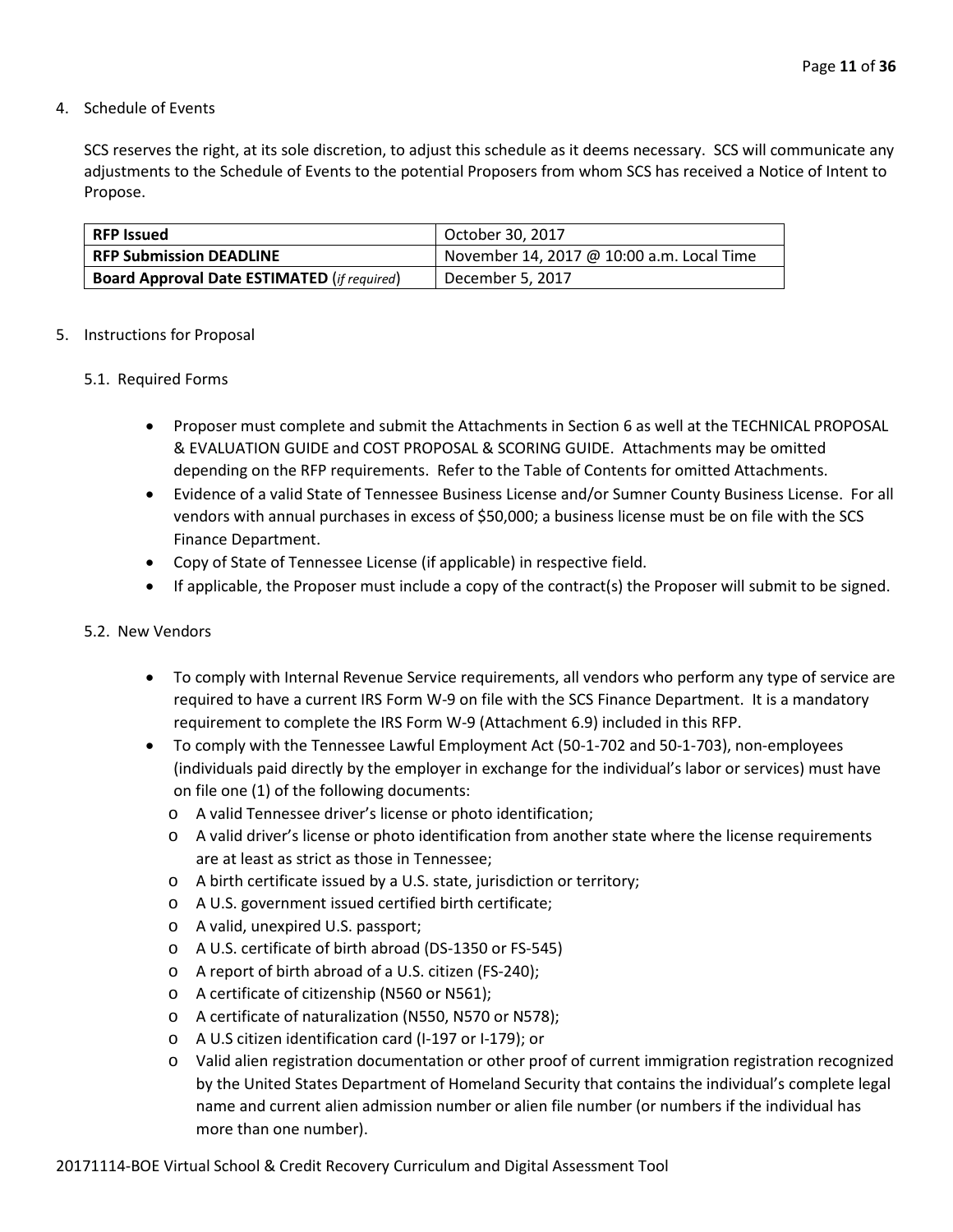5.3. Acknowledgement of Insurance Requirements

By submitting a proposal, Proposer acknowledges that it has read and understands the insurance requirements for the proposal. The Proposer who may have employees, contractors or agents working on SCS properties shall carry current certificates for general and professional liability insurance and for workers' compensation of a minimum of \$250,000. The owner or Principal of each Proposer must also be insured by workers' compensation if they perform any of the services on SCS properties. There will be no exceptions to the insurance requirement. Proposer also understands that the evidence of required insurance must be submitted within fifteen (15) working days following notification of its offer being accepted; otherwise, SCS may rescind its acceptance of the Proposers proposal.

5.4. Clarification and Interpretation of RFP

The words "must" and "shall" in the RFP indicate mandatory requirements. Taking exception to any mandatory requirement shall be considered grounds for rejection. There are other requirements that SCS considers important but not mandatory. It is important to respond in a concise manner to each section and submit an itemized list of all exceptions.

5.5. Proposal Package

Each response to this RFP must consist of a Technical Proposal and a Cost Proposal. The Technical and Cost proposal must be delivered in separate, sealed packages.

The Technical Proposal package containing the proposal for either Platform 1 or Platform 2 must be sealed and clearly marked on the outside of the package as applicable to the submitted response:

## **"20171114-BOE Virtual School & Credit Recovery Curriculum and Platform" PLATFORM 1 TECHNICAL PROPOSAL DO NOT OPEN**

# **"20171114-BOE Digital Assessment Tool" PLATFORM 2 TECHNICAL PROPOSAL DO NOT OPEN**

The Cost Proposal package containing the proposal for either Platform 1 or Platform 2 must be sealed and clearly marked on the outside of the package as applicable to the submitted response:

#### **"20171114-BOE Virtual School & Credit Recovery Curriculum and Platform" PLATFORM 1**

# **COST PROPOSAL DO NOT OPEN**

## **"20171114-BOE Digital Assessment Tool" PLATFORM 2 COST PROPOSAL DO NOT OPEN**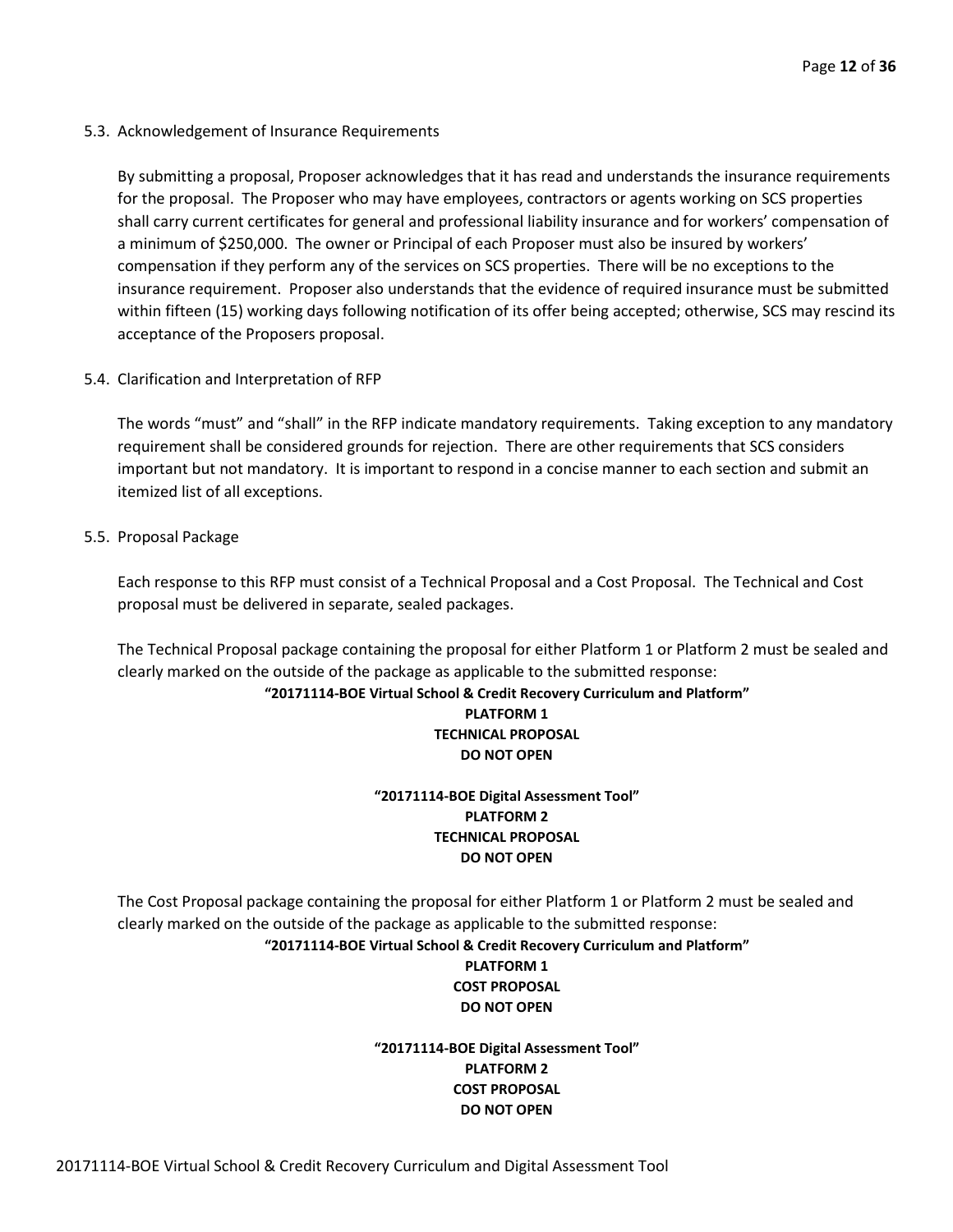All sealed proposals packages must include all of the following. Any sealed proposals are subject to rejection as non-conforming if any applicable item is not included.

- One (1) Complete Original
- Two (2) additional copies of the Original
- One (1) electronic format (CD/USB Drive)
- Original Signature on Original Proposal. NO copied or digital signatures.

#### 5.6. Delivery of Proposals

Sealed proposals will be accepted until **November 14, 2017 @ 10:00 a.m. Local Time**. Proposals received after that time will be deemed invalid. Vendors mailing proposal packages must allow sufficient time to ensure receipt of their package by the time specified. There will be no exceptions. Proposals will be opened and read aloud. The reading of the bids will begin at **10:00 a.m. Local Time**.

Due to the nature of deliveries to the SCS Support Services Facility by carriers such as UPS, FedEx and such like; the proposal package will be accepted if the date and time on the delivery confirmation are indicated to be on or before the Proposal Deadline.

| Delivery Address: | Sumner County Board of Education |
|-------------------|----------------------------------|
|                   | Attn: Purchasing Supervisor      |
|                   | 1500 Airport Road                |
|                   | Gallatin, TN 37066               |

#### 5.7. Evaluation of Proposals

SCS will consider qualifications and experience, technical approach, and cost in the evaluation of proposals. The maximum points that shall be awarded for each of these categories are detailed below.

| <b>PLATFORM 1</b>                                                   |                                |  |  |  |  |
|---------------------------------------------------------------------|--------------------------------|--|--|--|--|
| <b>VIRTUAL SCHOOL &amp; CREDIT RECOVERY CURRICULUM AND PLATFORM</b> |                                |  |  |  |  |
| <b>CATEGORY</b>                                                     | <b>MAXIMUM POINTS POSSIBLE</b> |  |  |  |  |
| <b>Qualifications and Experience</b>                                | 50                             |  |  |  |  |
| Technical Approach - Part 1                                         | 60                             |  |  |  |  |
| Instructional                                                       |                                |  |  |  |  |
| Technical Approach - Part 2                                         | 170                            |  |  |  |  |
| <b>Information Technology</b>                                       |                                |  |  |  |  |
| Cost Proposal                                                       | 50                             |  |  |  |  |

| <b>PLATFORM 2</b><br><b>DIGITAL ASSESSMENT TOOL</b>          |                                |  |  |  |  |
|--------------------------------------------------------------|--------------------------------|--|--|--|--|
| <b>CATEGORY</b>                                              | <b>MAXIMUM POINTS POSSIBLE</b> |  |  |  |  |
| Qualifications and Experience                                | 50                             |  |  |  |  |
| Technical Approach - Part 1<br>Instructional                 | 70                             |  |  |  |  |
| Technical Approach - Part 2<br><b>Information Technology</b> | 170                            |  |  |  |  |
| Cost Proposal                                                | 50                             |  |  |  |  |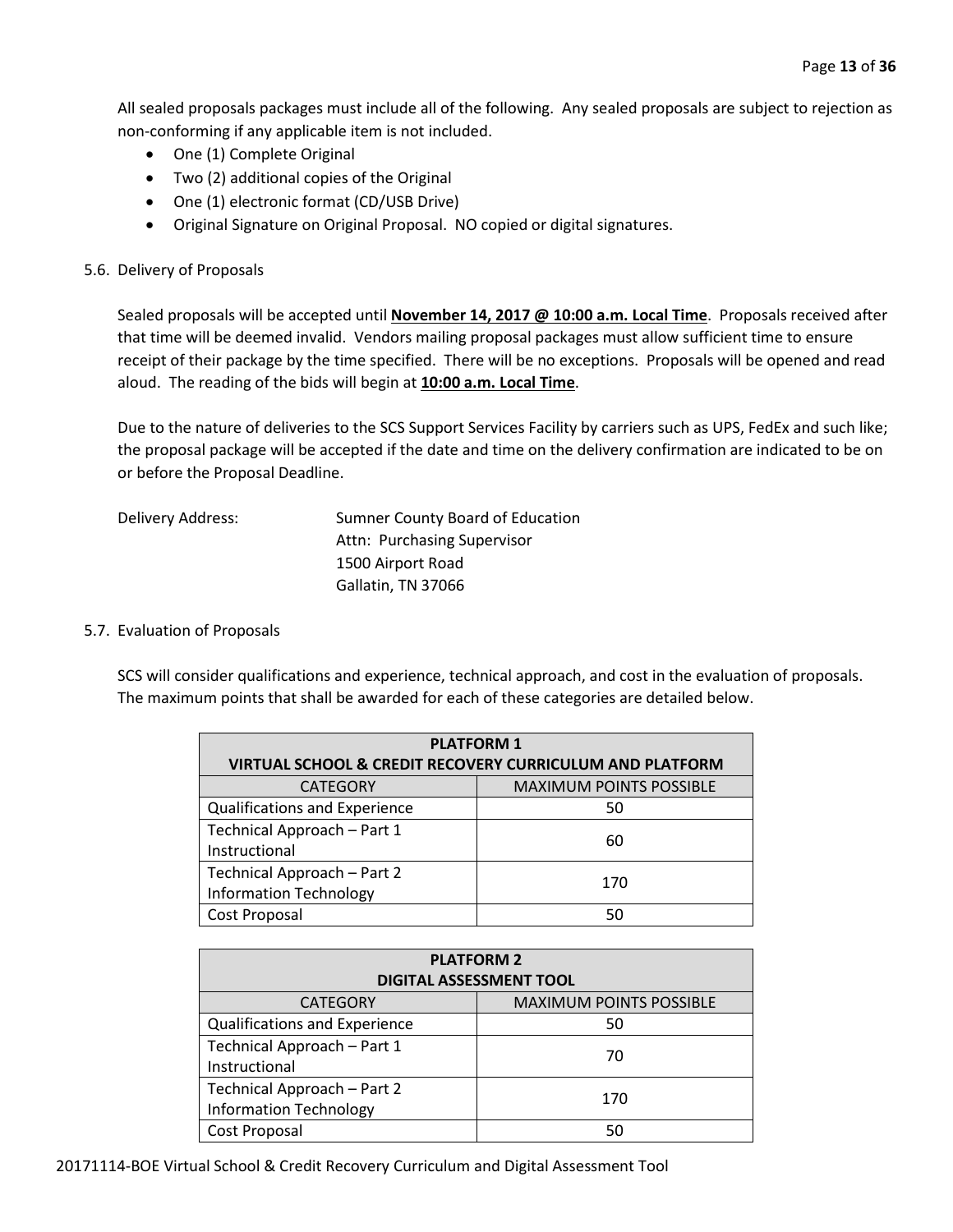The proposal evaluation process is designed to award the bid not necessarily to the Proposer of least cost, but rather to the Proposer with the best combination of attributes based upon the evaluation criteria.

The SCS Purchasing Supervisor will first examine the proposals to reject those that are clearly non-responsive to the stated requirements. Proposers who are determined to be non-responsive and/or non-responsible will be notified of this determination.

A Proposal Evaluation Team, appropriate to the scope and nature of the RFP, will evaluate each Technical Proposal that appears responsive to the RFP. Each Proposal Evaluation Team member will independently evaluate each proposal against the evaluation criteria in this RFP, rather than against other proposals, and will score each in accordance with Technical Proposal and Evaluation Guide.

After Technical Proposal evaluations are complete, the Purchasing Supervisor will open the Cost Proposals submitted by the Proposers of the top three scored proposals. The points shall be awarded as follows:

| Lowest Cost Proposal        | 50 points |
|-----------------------------|-----------|
| Second Lowest Cost Proposal | 40 points |
| Third Lowest Cost Proposal  | 30 points |

#### 5.8. Protests

In the event that any interested party finds any part of the listed specifications, terms or conditions to be discrepant, incomplete or otherwise questionable in any respect; it shall be the responsibility of the concerned party to notify the SCS Purchasing Office of such matters immediately upon receipt of the RFP. All notifications must be sent to the Purchasing Supervisor via email at [purchasing@sumnerschools.org.](mailto:purchasing@sumnerschools.org)

Any actual or prospective Proposer who is aggrieved in connection with the RFP or award of a contract may protest to the Purchasing Supervisor and/or the Sumner County Board of Education at its regularly scheduled meeting.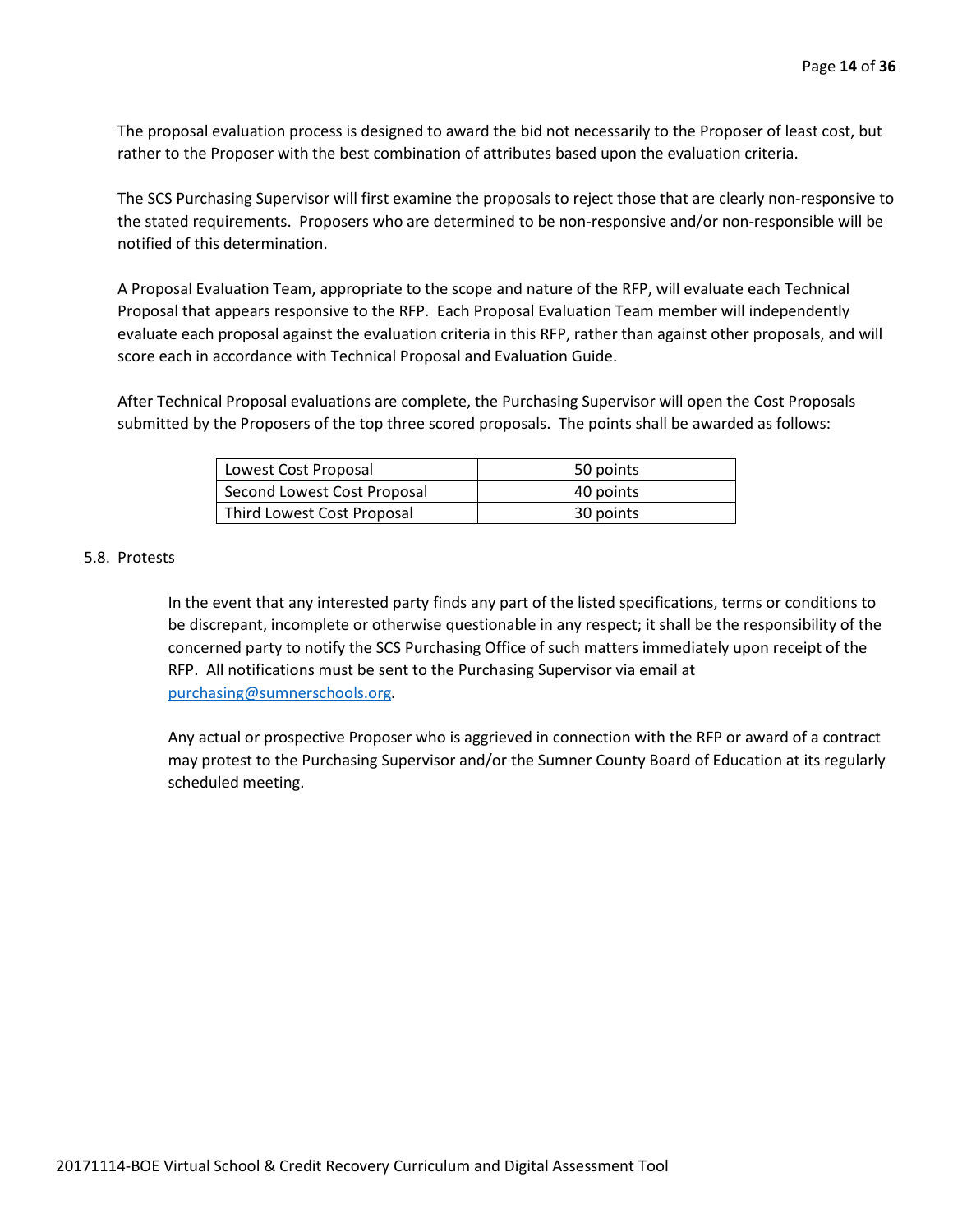#### **ATTACHMENT 6.1 - Contact Information**

| <b>Company Legal Name:</b>                 |                                                                                                                                  |  |  |  |  |  |  |
|--------------------------------------------|----------------------------------------------------------------------------------------------------------------------------------|--|--|--|--|--|--|
| <b>Company Official Address:</b>           |                                                                                                                                  |  |  |  |  |  |  |
|                                            |                                                                                                                                  |  |  |  |  |  |  |
| Company Web Site (URL):                    |                                                                                                                                  |  |  |  |  |  |  |
|                                            |                                                                                                                                  |  |  |  |  |  |  |
| Contact Person for project administration: |                                                                                                                                  |  |  |  |  |  |  |
|                                            |                                                                                                                                  |  |  |  |  |  |  |
|                                            |                                                                                                                                  |  |  |  |  |  |  |
|                                            |                                                                                                                                  |  |  |  |  |  |  |
|                                            | (office)                                                                                                                         |  |  |  |  |  |  |
|                                            | (mobile)<br><u> 1990 - Jan James James James James James James James James James James James James James James James James J</u> |  |  |  |  |  |  |
|                                            |                                                                                                                                  |  |  |  |  |  |  |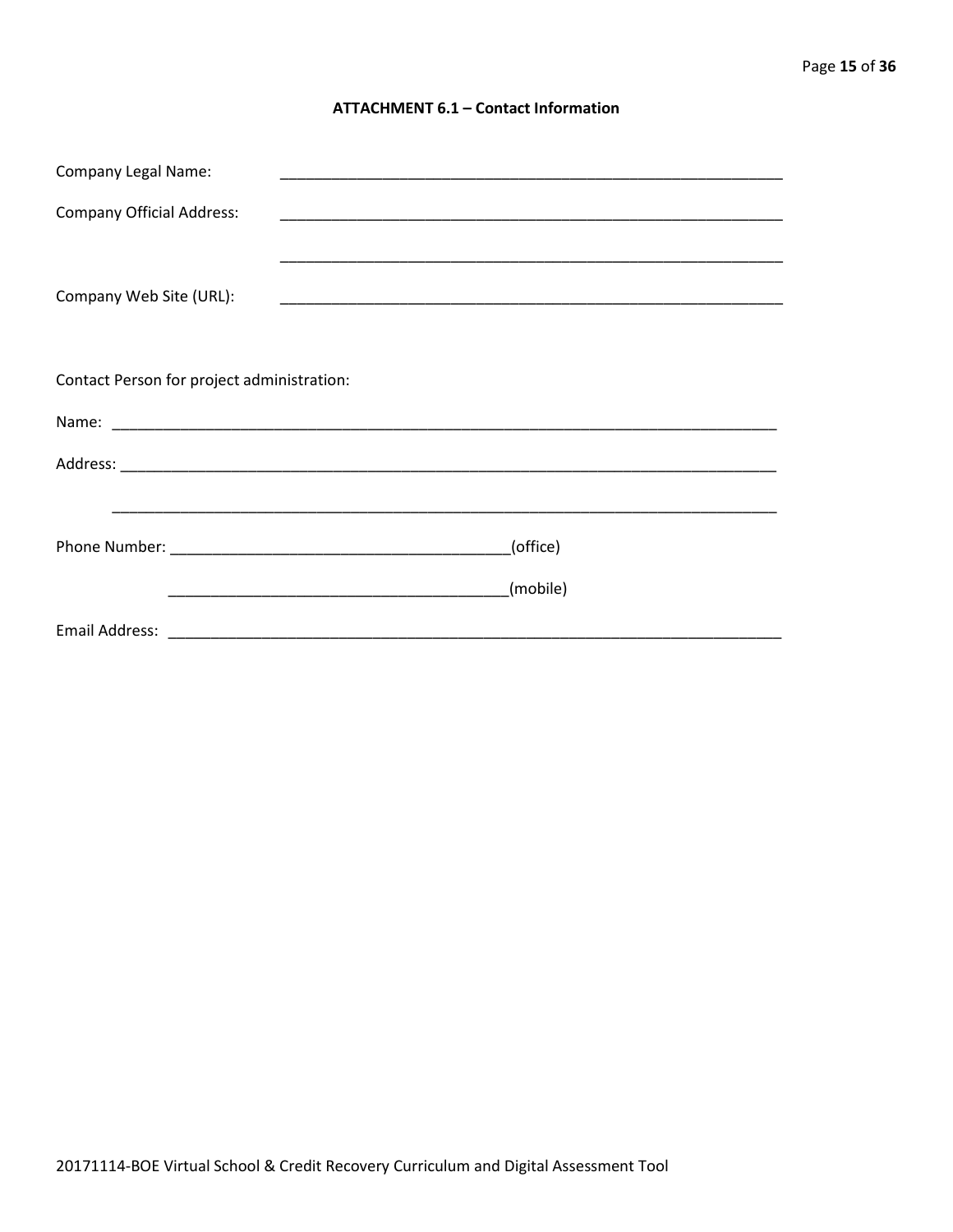

Attn: Purchasing Supervisor 1500 Airport Road Gallatin, TN 37066

# **ATTACHMENT 6.2 – Bid Form/Certification 20171114-BOE Virtual School & Credit Recovery Curriculum and Digital Assessment Tool**

I, the contractive of the contractive of the contractive of the contractive of the contractive of the contractive of

\_\_\_\_\_\_\_\_\_\_\_\_\_\_\_\_\_\_\_\_\_\_\_\_\_\_\_\_\_\_\_\_\_\_\_\_\_\_\_\_\_\_\_\_\_\_\_\_\_\_\_\_\_\_\_\_\_\_\_\_\_\_\_\_\_\_ hereby submit our bid for **20171114-**

**BOE Virtual School & Credit Recovery Curriculum and Digital Assessment Tool** in accordance with the specifications

and instructions set forth in these bid documents.

 $Date$ 

**PRICING TO BE SUBMITTED ON ATTACHED "COST PROPOSAL & SCORING GUIDE".**

Authorized Signature \_\_\_\_\_\_\_\_\_\_\_\_\_\_\_\_\_\_\_\_\_\_\_\_\_\_\_\_\_\_\_\_\_\_\_\_\_\_\_\_\_\_\_\_\_\_\_\_\_\_\_\_\_\_\_\_\_\_\_ Title \_\_\_\_\_\_\_\_\_\_\_\_\_\_\_\_\_\_\_\_\_\_\_\_\_\_\_\_\_\_\_\_\_\_\_\_\_\_\_\_\_\_\_\_\_\_\_\_\_\_\_\_\_\_\_\_\_\_\_\_\_\_\_\_\_\_\_\_\_\_\_\_\_ Printed Name and the set of the set of the set of the set of the set of the set of the set of the set of the set of the set of the set of the set of the set of the set of the set of the set of the set of the set of the set Vendor Legal Name \_\_\_\_\_\_\_\_\_\_\_\_\_\_\_\_\_\_\_\_\_\_\_\_\_\_\_\_\_\_\_\_\_\_\_\_\_\_\_\_\_\_\_\_\_\_\_\_\_\_\_\_\_\_\_\_\_\_\_\_ Address \_\_\_\_\_\_\_\_\_\_\_\_\_\_\_\_\_\_\_\_\_\_\_\_\_\_\_\_\_\_\_\_\_\_\_\_\_\_\_\_\_\_\_\_\_\_\_\_\_\_\_\_\_\_\_\_\_\_\_\_\_\_\_\_\_\_\_\_\_\_ (*street*) (*city, state, zip*)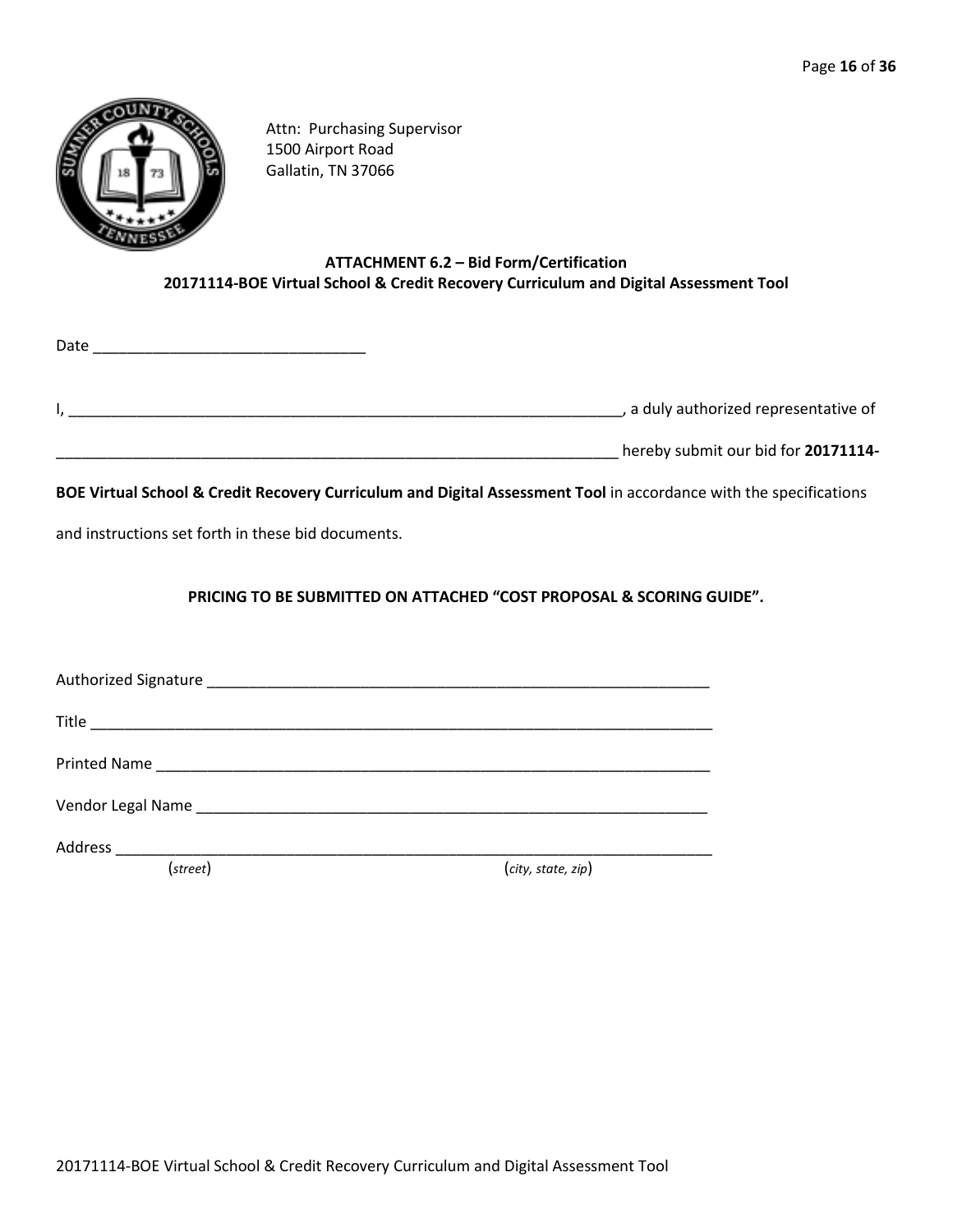# **ATTACHMENT 6.3 – References**

*Proposer must submit a minimum of three (3) reference from current K-12 clients of similar size.*

| *Proposers may copy this page and submit additional references. |
|-----------------------------------------------------------------|

20171114-BOE Virtual School & Credit Recovery Curriculum and Digital Assessment Tool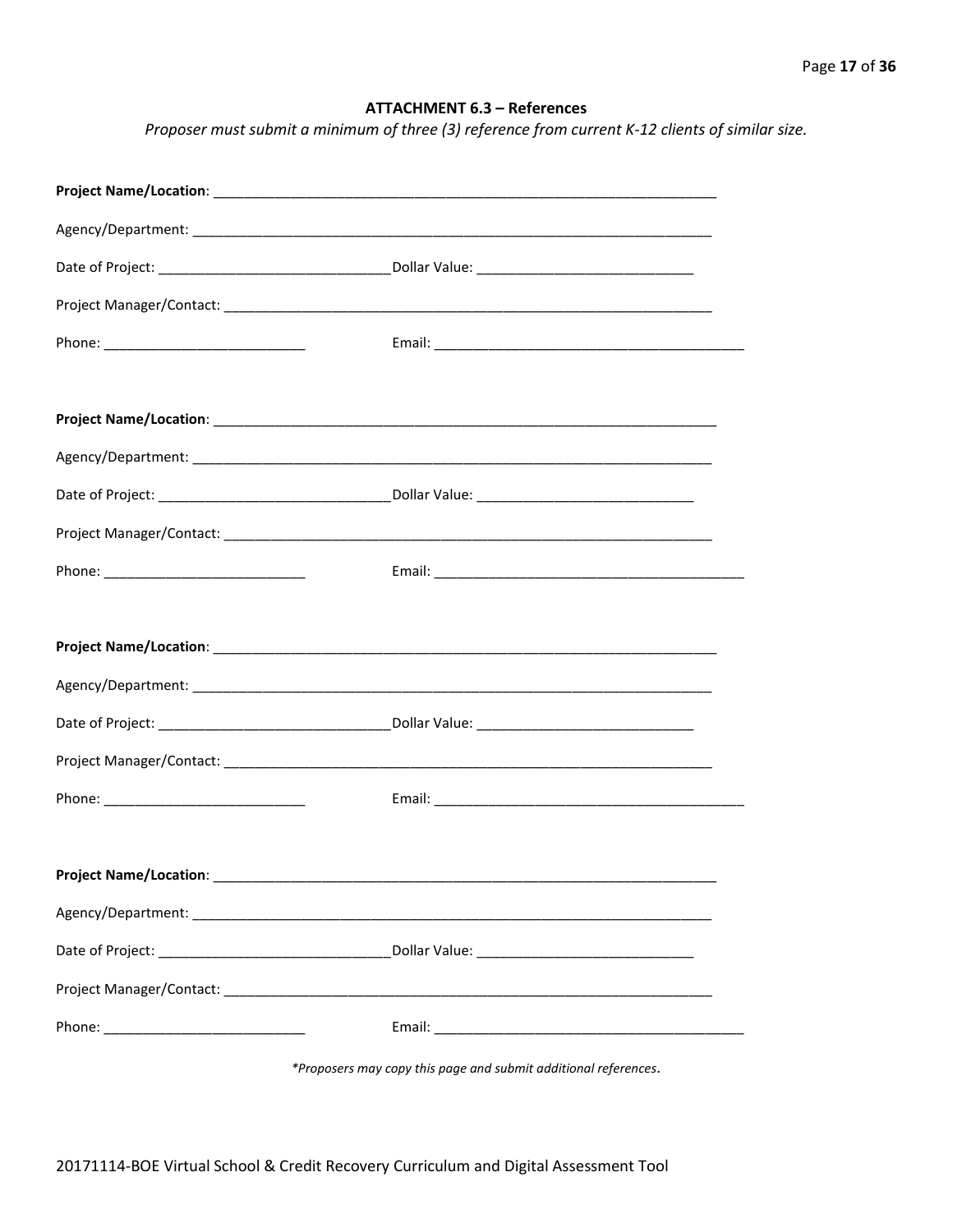#### **ATTACHMENT 6.4 – Certification Regarding Debarment or Suspension**

The prospective participant certifies, to the best of its knowledge and belief, that it and its principals:

- Are not presently debarred, suspended, proposed for debarment, declared ineligible or voluntarily excluded from participation in transactions under federal non-procurement programs by any federal department or agency;
- Have not, within the three year period preceding the proposal, had one or more public transactions (federal, state or local) terminated for cause or default; and
- Are not presently indicated or otherwise criminally or civilly charged by a government entity (federal, state or local) and have not, within the three year period preceding the bid, been convicted or had a civil judgement rendered against it:
	- o For the commission of fraud or a criminal offense in connection with obtaining, attempting to obtain or performing a public transaction (federal, state or local) or a procurement contract under such a public transaction;
	- o For the violation of federal or state antitrust statutes, including those proscribing price fixing between competitors, the allocation of customers between competitors, or bid rigging; or
	- o For the commission of embezzlement, theft, forgery, bribery, falsification or destruction of records, making false statements, or receiving stolen property.

\_\_\_\_\_\_\_\_\_\_\_\_\_\_\_\_\_\_\_\_\_\_\_\_\_\_\_\_\_\_\_\_\_\_\_\_\_\_\_\_\_\_\_\_\_\_\_\_\_\_\_\_

I understand that a false statement on this certification may be grounds for the rejection of this proposal or the termination of the award. In addition, under 18 U.S.C. 1001, a false statement may result in a fine of up to \$10,000 or imprisonment for up to five years, or both.

Name of Participating Agency: \_\_\_\_\_\_\_\_\_\_\_\_\_\_\_\_\_\_\_\_\_\_\_\_\_\_\_\_\_\_\_\_\_\_\_\_\_\_\_\_\_\_\_\_\_\_\_\_\_\_\_\_\_\_\_\_\_\_\_\_

Name and Title of Authorized Representative: \_\_\_\_\_\_\_\_\_\_\_\_\_\_\_\_\_\_\_\_\_\_\_\_\_\_\_\_\_\_\_\_\_\_\_\_\_\_\_\_\_\_\_\_\_\_\_

Signature of Authorized Representative: \_\_\_\_\_\_\_\_\_\_\_\_\_\_\_\_\_\_\_\_\_\_\_\_\_\_\_\_\_\_\_\_\_\_\_\_\_\_\_\_\_\_\_\_\_\_\_\_\_\_\_\_

Date: \_\_\_\_\_\_\_\_\_\_\_\_\_\_\_\_\_\_\_\_\_\_\_\_\_\_\_\_

\_\_\_\_ I am unable to certify to the above statement. Attached is my explanation.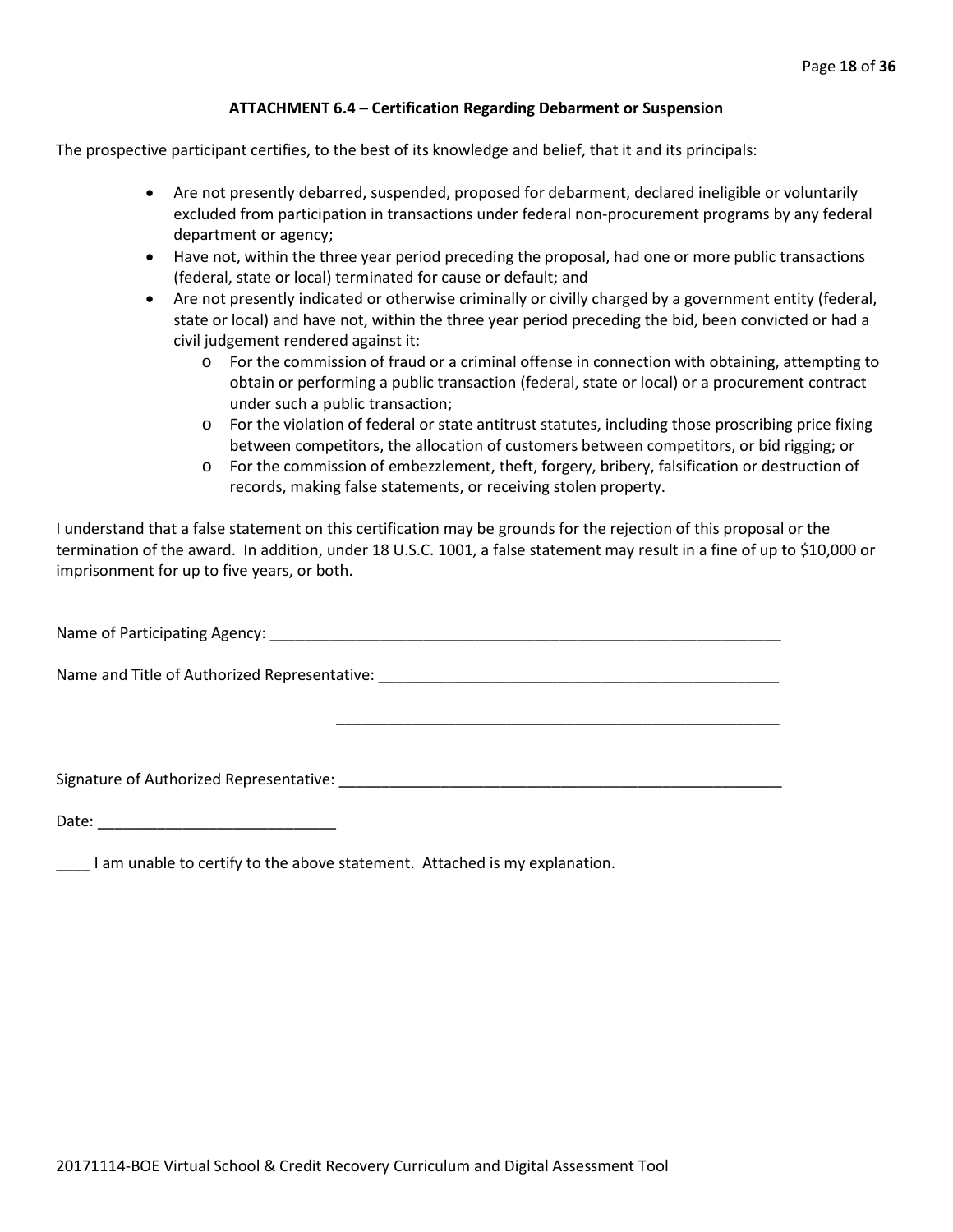#### **ATTACHMENT 6.5 – Condition of Submitting Proposal**

The undersigned Proposer has carefully examined all instructions, requirements, specifications, terms and conditions of the RFP and certifies:

- It is a reputable company regularly engaged in providing goods and/or services necessary to meet the requirements, specifications, terms and conditions of the RFP.
- All statements, information and representations prepared and submitted in response to the RFP are current, complete, true and accurate. Proposer acknowledges that the Sumner County Board of Education (SCS) will rely on such statements, information and representations in selecting the successful proposer(s).
- That the prices quoted shall be SCSs pricing for the products and/or service.
- It shall be bound by all statements, representations, warranties and guarantees made in its proposal.
- Proposer acknowledges that the contract may be canceled if any conflict of interest or appearance of a conflict of interest is discovered by SCS, in its sole discretion.
- All purchase orders must be duly authorized and executed by SCS and subject to the terms and conditions of the RFP.

By checking this box, Proposer agrees that SCS reserves the right to extend the terms, conditions, and prices of this contract to other Institutions (such as State, Local and/or Public Agencies) who express an interest in participating in any contract that results from this RFP. Each of the piggyback Institutions will issue their own purchasing documents for the goods/services. Proposer agrees that SCS shall bear no responsibility or liability for any agreements between Proposer and the other Institution(s) who desire to exercise this option.

| ADDRESS: |          |
|----------|----------|
|          |          |
| PHONE:   | (office) |
|          | (mobile) |
| EMAIL:   |          |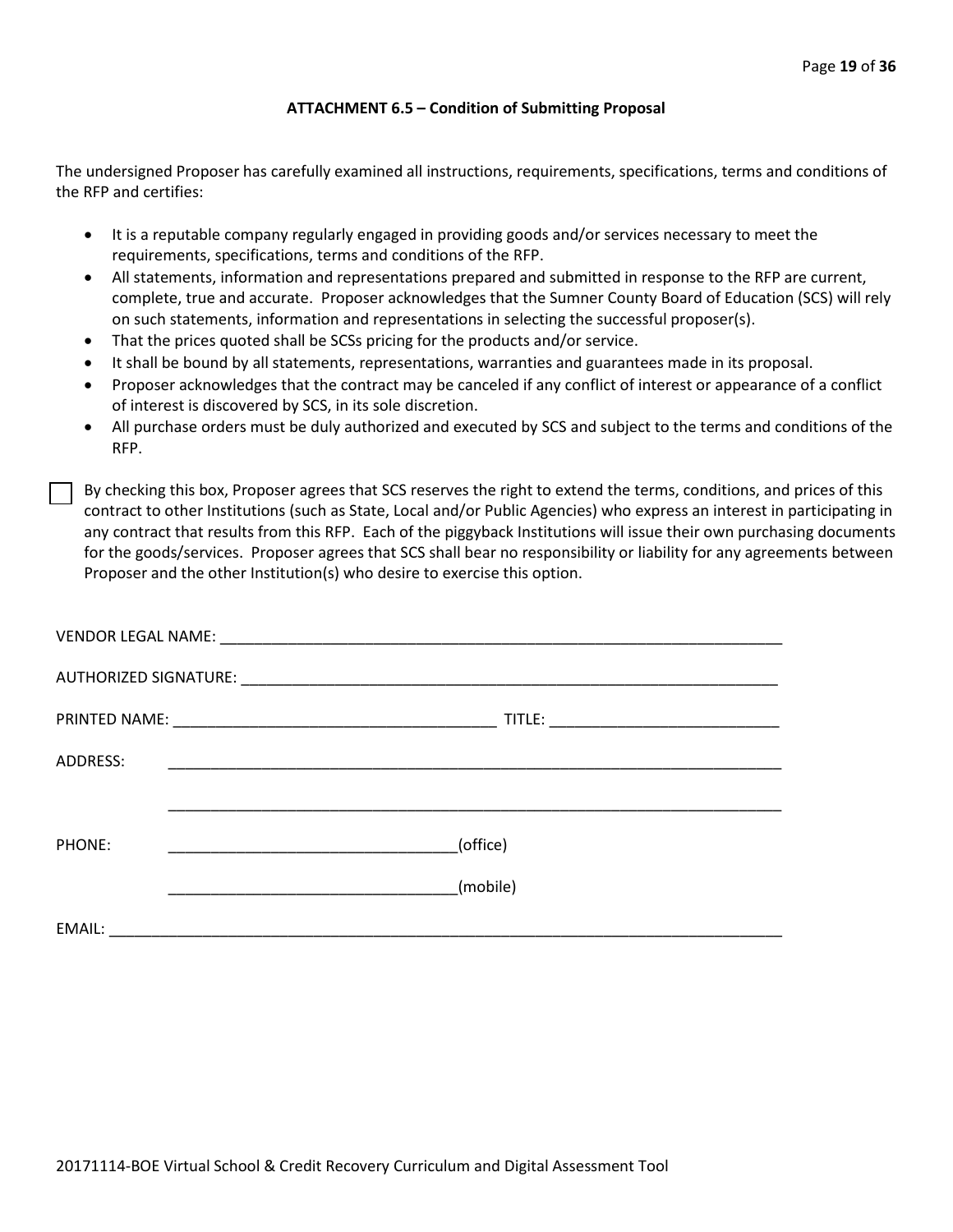#### **ATTACHMENT 6.6 – Statement of Non-Collusion**

The undersigned affirms that they are duly authorized to execute this contract, that this company, corporation, firm, partnership or individual has not prepared this proposal in collusion with any other respondent, and that the contents of this proposal as to prices, terms or conditions of said proposal have not been communicated by the undersigned nor by any employee or agent to any other person engaged in this type of business prior to the official opening of this proposal.

| Address: |          |  |  |  |
|----------|----------|--|--|--|
|          | (office) |  |  |  |
|          | (mobile) |  |  |  |
|          |          |  |  |  |
|          |          |  |  |  |
|          |          |  |  |  |
|          |          |  |  |  |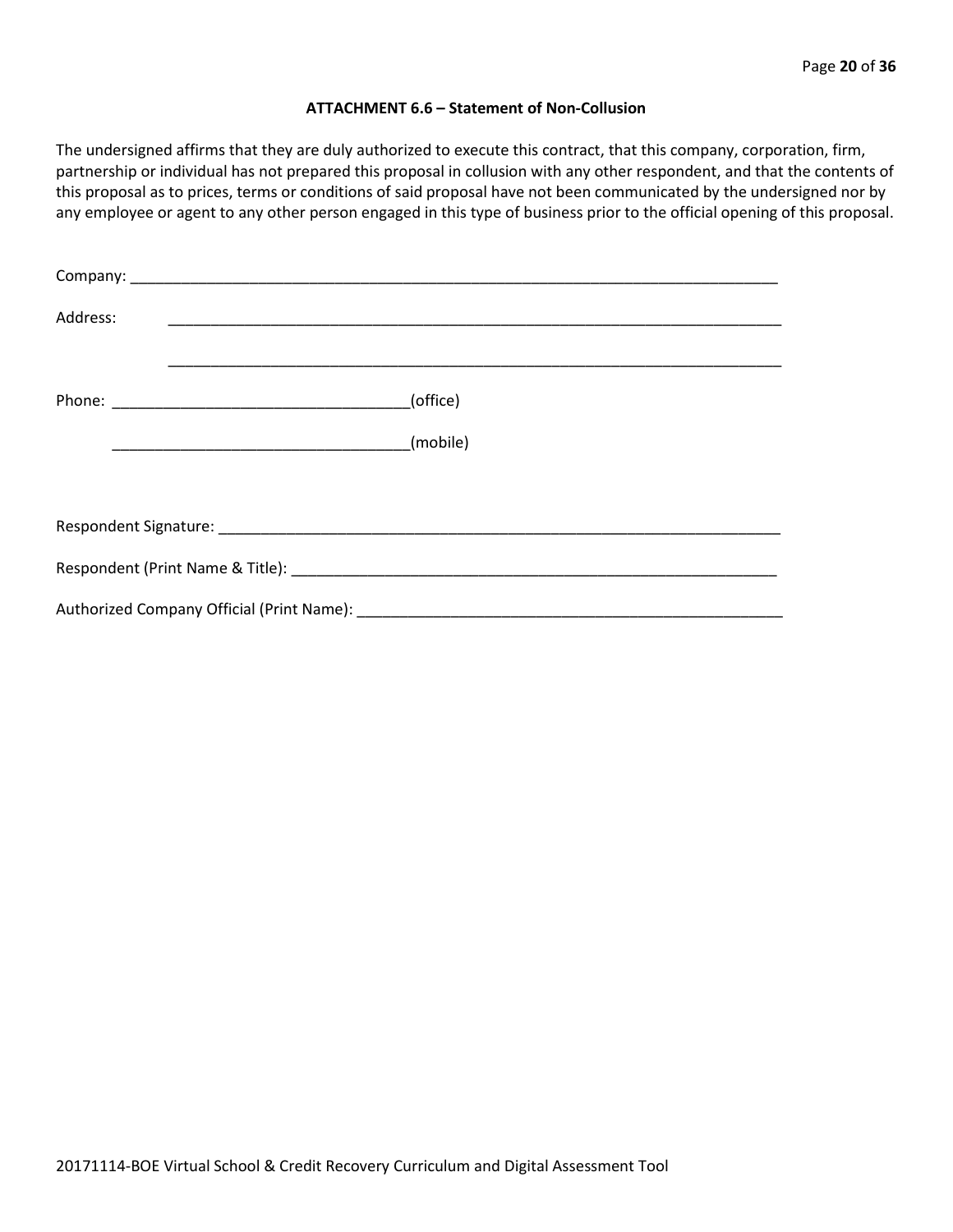#### **ATTACHMENT 6.7 – Attestation Re Personnel**

# **ATTESTATION RE PERSONNEL USED IN CONTRACT PERFORMANCE**

| <b>CONTRACTOR LEGAL ENTITY NAME:</b>                                   |  |
|------------------------------------------------------------------------|--|
| FEDERAL EMPLOYER IDENTIFICATION NUMBER:<br>(or Social Security Number) |  |

**The Contractor, identified above, does hereby attest, certify, warrant, and assure that the Contractor shall not knowingly utilize the services of an illegal immigrant in the performance of this Contract and shall not knowingly utilize the services of any subcontractor who will utilize the services of an illegal immigrant in the performance of this Contract.**

**SIGNATURE & DATE:**

NOTICE: This attestation MUST be signed by an individual empowered to contractually bind the Contractor.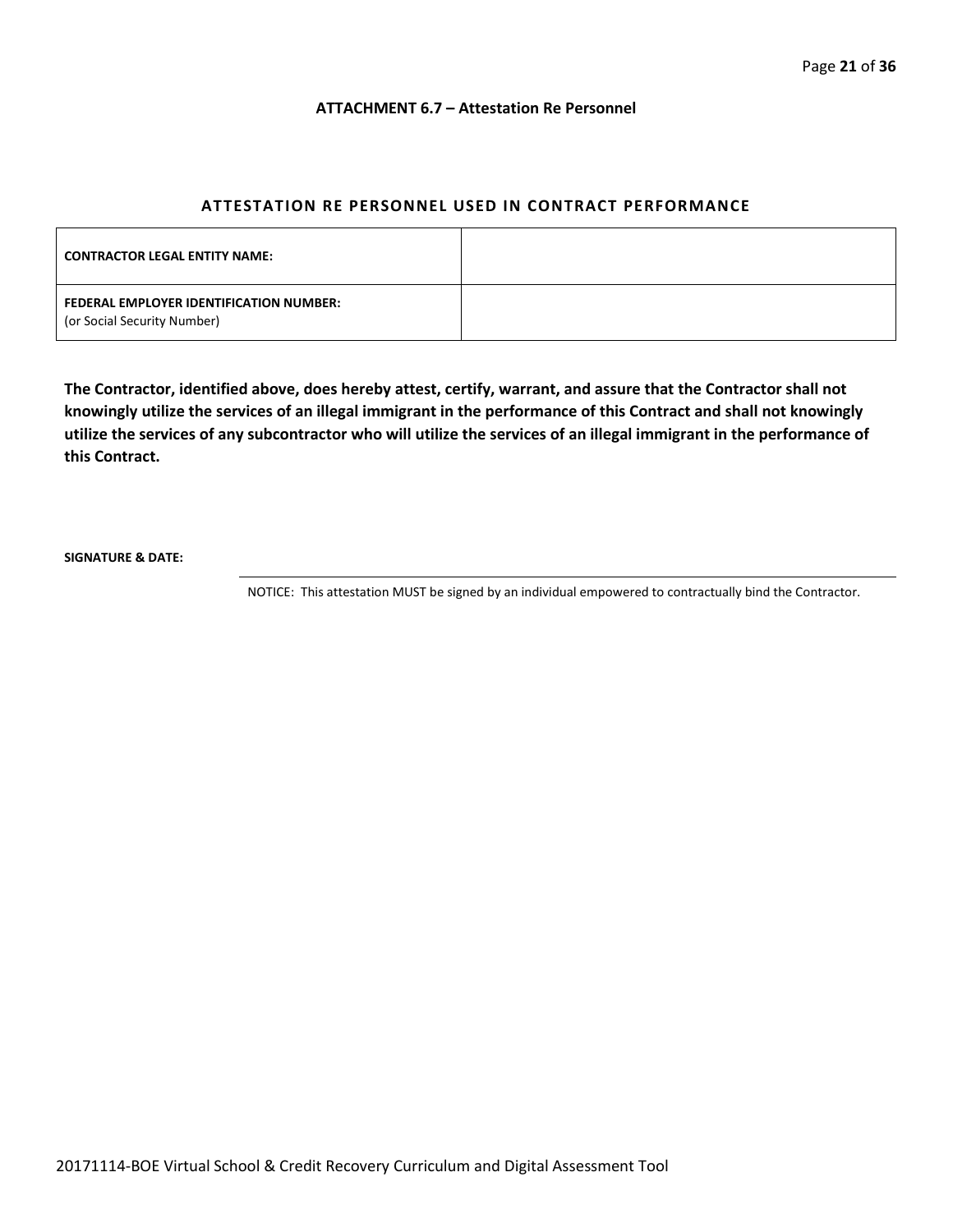#### **ATTACHMENT 6.8 – Drug Free Workplace Affidavit**

#### **DRUG-FREE WORKPLACE**

The Sumner County Board of Education is committed to maintaining a safe and productive work environment for its employees and to providing high quality service to its citizens. The goal of this policy is for Sumner County Board of Education employees and contractors to remain, or become and remain, drug-free. Abuse and dependency on alcohol and/or drugs can seriously affect the health of employees, contractors and citizens, jeopardize personal safety, impact the safety of others and impair job performance.

Drug-Free Workplace Act of 1988 – Sumner County Board of Education is governed by the Drug-Free Workplace Act of 1988 (Pub. L. 100-690, Title V, Subtitle D).

Omnibus Transportation Employee Testing Act of 1991 – Sumner County Board of Education is governed by the Omnibus Transportation Employee Testing Act of 1991 (Pub. L. 102-143, Title V).

Right to an Alcohol and Drug-Free Workplace - Employees have the right to work in an alcohol and drug-free environment and to work with persons free from the effects of alcohol and/or drugs.

Required Alcohol and Drug Tests - Alcohol and drug testing for safety sensitive employees shall be in accordance with the provisions contained in the Sumner County Board of Education Alcohol and Drug Policy adopted by departments which have safety sensitive positions.

Contracts – Any contractors providing goods or services to Sumner County Board of Education must comply with all State and Federal drug free workplace laws, rules and regulations and so certify this compliance by completion of the DRUG-FREE WORKPLACE AFFIDAVIT (attached page 2).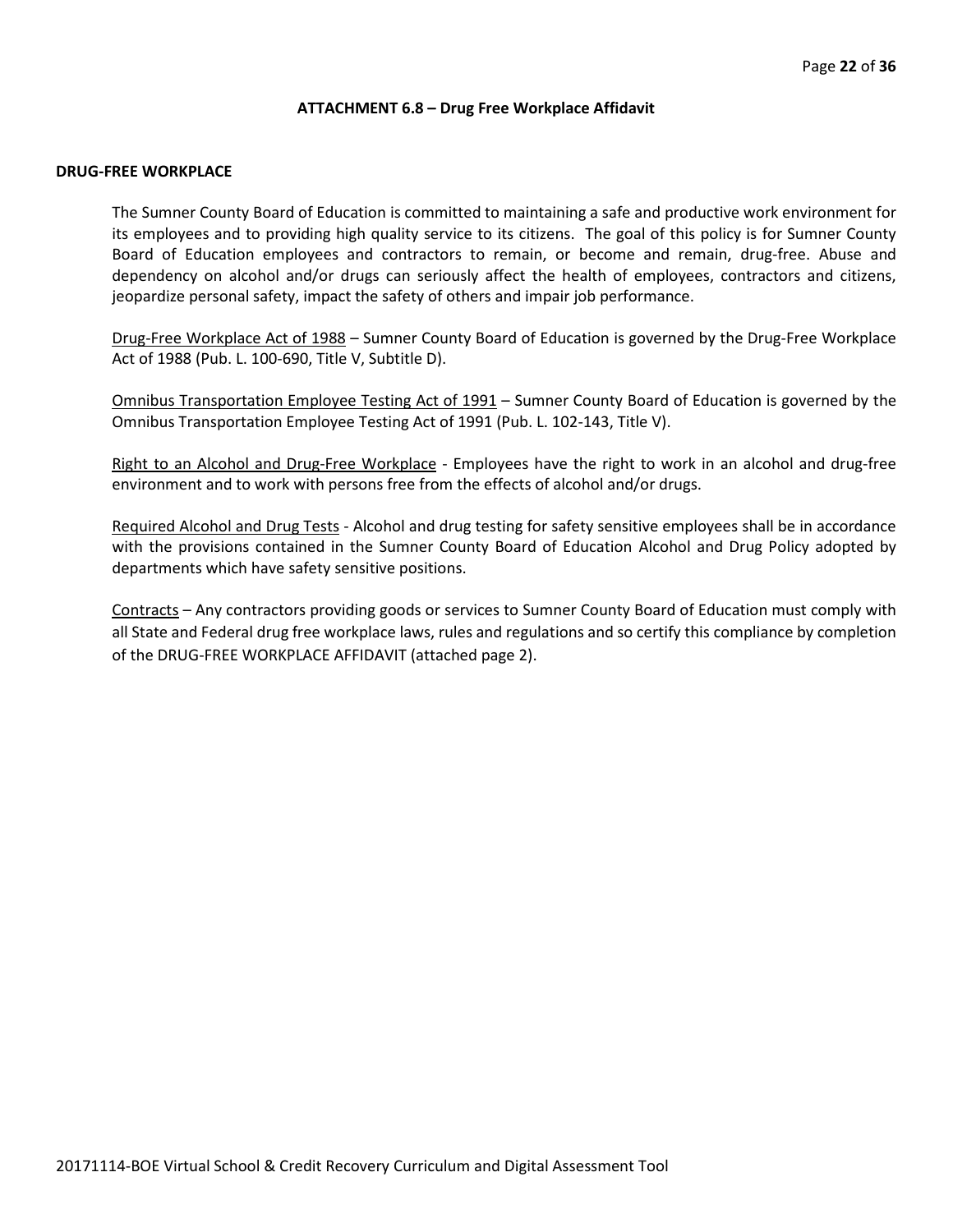#### **DRUG-FREE WORKPLACE AFFIDAVIT** (page 2)

STATE OF

COUNTY OF

The undersigned, principal officer of \_\_\_\_\_\_\_\_\_\_\_\_\_\_\_\_\_\_\_\_\_\_\_\_\_\_\_\_\_\_\_\_\_\_, an employer of five (5) or more employees contracting with Sumner County Board of Education to provide goods or services, hereby states under oath as follows:

- 1. The undersigned is a principal officer of \_\_\_\_\_\_\_\_\_\_\_\_\_\_\_\_\_\_\_\_\_\_\_\_\_\_\_\_\_\_\_\_\_\_\_\_\_\_\_ (hereinafter referred to as the "Company") and is duly authorized to execute this Affidavit on behalf of the Company.
- 2. The Company submits this Affidavit because it shall be receiving pay pursuant to a contract with the state or any local government to provide goods or services.
- 3. The Company is in compliance with all State and Federal Laws, Rules and Regulations requiring a drug-free workplace program.

Further affiant saith not.

Principal Officer:\_\_\_\_\_\_\_\_\_\_\_\_\_\_\_\_\_\_\_\_\_\_\_\_\_\_\_\_\_\_\_\_\_\_\_\_\_\_\_\_\_

STATE OF \_\_\_\_\_\_\_\_\_\_\_\_\_\_\_\_\_\_\_

COUNTY OF

Before me personally appeared \_\_\_\_\_\_\_\_\_\_\_\_\_\_\_\_\_\_\_\_\_\_\_\_\_\_\_\_\_, with whom I am personally acquainted (or proved to me on the basis of satisfactory evidence) and who acknowledged that such person executed the foregoing affidavit for the purposes therein contained.

Witness my hand and seal at office this \_\_\_\_\_\_\_\_\_\_\_\_\_ day of \_\_\_\_\_\_\_\_\_\_\_\_\_\_\_\_\_\_\_\_\_, 20\_\_\_\_\_.

Notary Public

My commission expires: \_\_\_\_\_\_\_\_\_\_\_\_\_\_\_\_\_\_\_\_\_\_\_

\_\_\_\_\_\_\_\_\_\_\_\_\_\_\_\_\_\_\_\_\_\_\_\_\_\_\_\_\_\_\_\_\_\_\_\_\_\_\_\_\_\_\_\_\_\_\_\_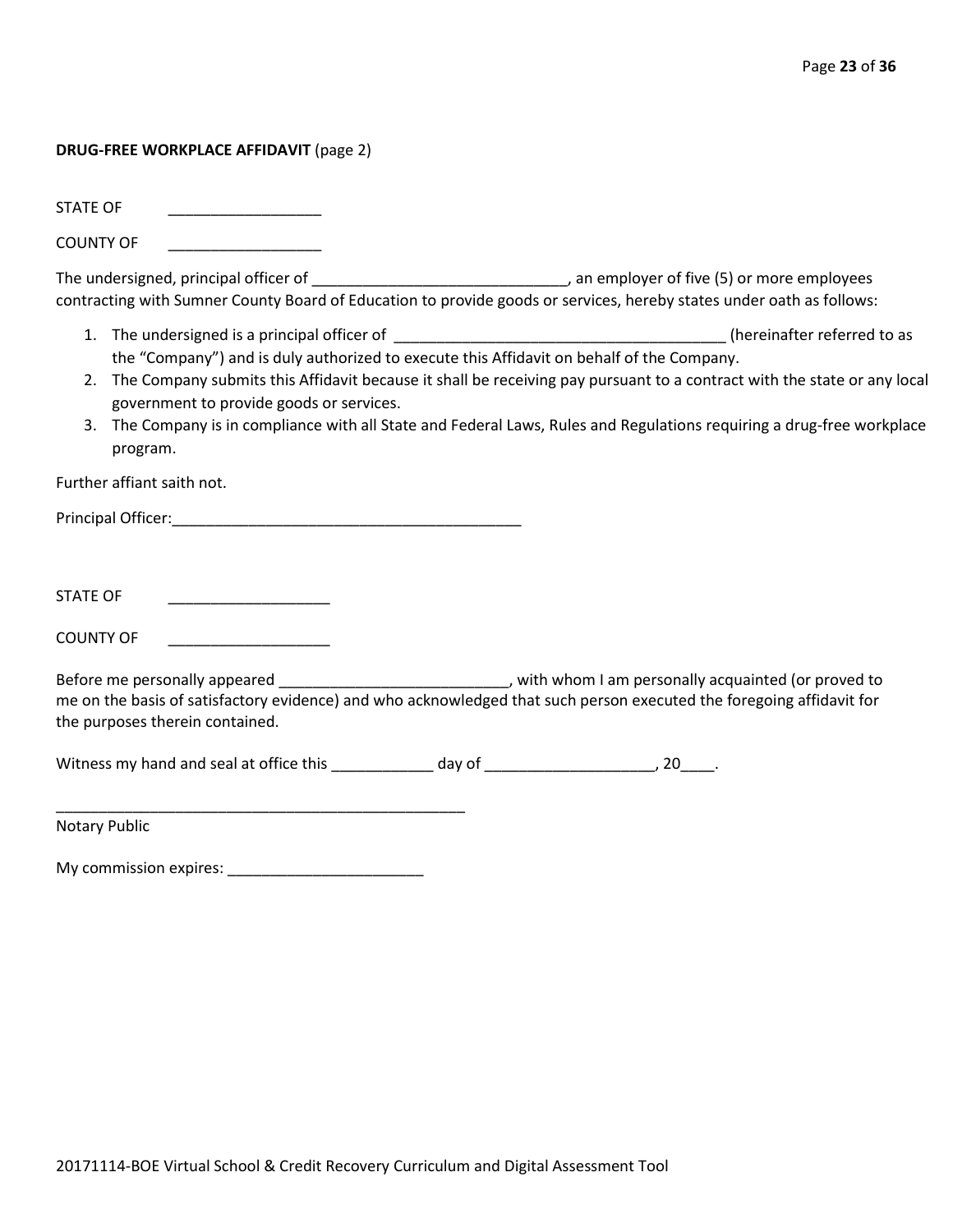# **ATTACHMENT 6.9 – W9**

| (Rev. December 2014)<br>Department of the Treasury<br>Internal Revenue Service<br>1 Name (as shown on your income tax return). Name is required on this line; do not leave this line blank.                                                                                                                                                                                                                                                                                                                                                                                                                                                              |                                                                  |                                                                                                                                                                                                                                                   | <b>Request for Taxpayer</b><br><b>Identification Number and Certification</b>                                                                                          |    |               |                                                                                                                                                                         |                                                   |  | Give Form to the<br>requester. Do not<br>send to the IRS. |  |  |  |  |
|----------------------------------------------------------------------------------------------------------------------------------------------------------------------------------------------------------------------------------------------------------------------------------------------------------------------------------------------------------------------------------------------------------------------------------------------------------------------------------------------------------------------------------------------------------------------------------------------------------------------------------------------------------|------------------------------------------------------------------|---------------------------------------------------------------------------------------------------------------------------------------------------------------------------------------------------------------------------------------------------|------------------------------------------------------------------------------------------------------------------------------------------------------------------------|----|---------------|-------------------------------------------------------------------------------------------------------------------------------------------------------------------------|---------------------------------------------------|--|-----------------------------------------------------------|--|--|--|--|
| $\sim$                                                                                                                                                                                                                                                                                                                                                                                                                                                                                                                                                                                                                                                   | 2 Business name/disregarded entity name, if different from above |                                                                                                                                                                                                                                                   |                                                                                                                                                                        |    |               |                                                                                                                                                                         |                                                   |  |                                                           |  |  |  |  |
| Specific Instructions on page<br>3 Check appropriate box for federal tax classification; check only one of the following seven boxes:<br>C Corporation S Corporation Partnership<br>Individual/sole proprietor or<br>Trust/estate<br>Print or type<br>single-member LLC<br>Limited liability company. Enter the tax classification (C=C corporation, S=S corporation, P=partnership)<br>Note. For a single-member LLC that is disregarded, do not check LLC; check the appropriate box in the line above for<br>the tax classification of the single-member owner.                                                                                       |                                                                  |                                                                                                                                                                                                                                                   |                                                                                                                                                                        |    | code (if any) | 4 Exemptions (codes apply only to<br>certain entities, not individuals; see<br>instructions on page 3):<br>Exempt payee code (if any)<br>Exemption from FATCA reporting |                                                   |  |                                                           |  |  |  |  |
| Other (see instructions) ▶<br>5 Address (number, street, and apt. or suite no.)<br>Requester's name and address (optional)<br>6 City, state, and ZIP code<br>See                                                                                                                                                                                                                                                                                                                                                                                                                                                                                         |                                                                  |                                                                                                                                                                                                                                                   |                                                                                                                                                                        |    |               |                                                                                                                                                                         | (Applies to accounts maintained outside the U.S.) |  |                                                           |  |  |  |  |
|                                                                                                                                                                                                                                                                                                                                                                                                                                                                                                                                                                                                                                                          |                                                                  | 7 List account number(s) here (optional)                                                                                                                                                                                                          |                                                                                                                                                                        |    |               |                                                                                                                                                                         |                                                   |  |                                                           |  |  |  |  |
| Part I                                                                                                                                                                                                                                                                                                                                                                                                                                                                                                                                                                                                                                                   |                                                                  | <b>Taxpayer Identification Number (TIN)</b>                                                                                                                                                                                                       |                                                                                                                                                                        |    |               |                                                                                                                                                                         |                                                   |  |                                                           |  |  |  |  |
| Enter your TIN in the appropriate box. The TIN provided must match the name given on line 1 to avoid<br>backup withholding. For individuals, this is generally your social security number (SSN). However, for a<br>resident alien, sole proprietor, or disregarded entity, see the Part I instructions on page 3. For other<br>entities, it is your employer identification number (EIN). If you do not have a number, see How to get a                                                                                                                                                                                                                 |                                                                  |                                                                                                                                                                                                                                                   | <b>Social security number</b>                                                                                                                                          |    |               |                                                                                                                                                                         |                                                   |  |                                                           |  |  |  |  |
|                                                                                                                                                                                                                                                                                                                                                                                                                                                                                                                                                                                                                                                          | TIN on page 3.                                                   |                                                                                                                                                                                                                                                   |                                                                                                                                                                        | or |               | <b>Employer identification number</b>                                                                                                                                   |                                                   |  |                                                           |  |  |  |  |
| Note. If the account is in more than one name, see the instructions for line 1 and the chart on page 4 for<br>guidelines on whose number to enter.                                                                                                                                                                                                                                                                                                                                                                                                                                                                                                       |                                                                  |                                                                                                                                                                                                                                                   |                                                                                                                                                                        |    |               | -                                                                                                                                                                       |                                                   |  |                                                           |  |  |  |  |
| Part II                                                                                                                                                                                                                                                                                                                                                                                                                                                                                                                                                                                                                                                  |                                                                  | Certification                                                                                                                                                                                                                                     |                                                                                                                                                                        |    |               |                                                                                                                                                                         |                                                   |  |                                                           |  |  |  |  |
|                                                                                                                                                                                                                                                                                                                                                                                                                                                                                                                                                                                                                                                          | Under penalties of perjury, I certify that:                      |                                                                                                                                                                                                                                                   |                                                                                                                                                                        |    |               |                                                                                                                                                                         |                                                   |  |                                                           |  |  |  |  |
|                                                                                                                                                                                                                                                                                                                                                                                                                                                                                                                                                                                                                                                          |                                                                  | 1. The number shown on this form is my correct taxpayer identification number (or I am waiting for a number to be issued to me); and                                                                                                              |                                                                                                                                                                        |    |               |                                                                                                                                                                         |                                                   |  |                                                           |  |  |  |  |
| 2. I am not subject to backup withholding because: (a) I am exempt from backup withholding, or (b) I have not been notified by the Internal Revenue<br>Service (IRS) that I am subject to backup withholding as a result of a failure to report all interest or dividends, or (c) the IRS has notified me that I am<br>no longer subject to backup withholding; and                                                                                                                                                                                                                                                                                      |                                                                  |                                                                                                                                                                                                                                                   |                                                                                                                                                                        |    |               |                                                                                                                                                                         |                                                   |  |                                                           |  |  |  |  |
|                                                                                                                                                                                                                                                                                                                                                                                                                                                                                                                                                                                                                                                          |                                                                  | 3. I am a U.S. citizen or other U.S. person (defined below); and                                                                                                                                                                                  |                                                                                                                                                                        |    |               |                                                                                                                                                                         |                                                   |  |                                                           |  |  |  |  |
|                                                                                                                                                                                                                                                                                                                                                                                                                                                                                                                                                                                                                                                          |                                                                  | 4. The FATCA code(s) entered on this form (if any) indicating that I am exempt from FATCA reporting is correct.                                                                                                                                   |                                                                                                                                                                        |    |               |                                                                                                                                                                         |                                                   |  |                                                           |  |  |  |  |
| Certification instructions. You must cross out item 2 above if you have been notified by the IRS that you are currently subject to backup withholding<br>because you have failed to report all interest and dividends on your tax return. For real estate transactions, item 2 does not apply. For mortgage<br>interest paid, acquisition or abandonment of secured property, cancellation of debt, contributions to an individual retirement arrangement (IRA), and<br>generally, payments other than interest and dividends, you are not required to sign the certification, but you must provide your correct TIN. See the<br>instructions on page 3. |                                                                  |                                                                                                                                                                                                                                                   |                                                                                                                                                                        |    |               |                                                                                                                                                                         |                                                   |  |                                                           |  |  |  |  |
| Sign<br>Here                                                                                                                                                                                                                                                                                                                                                                                                                                                                                                                                                                                                                                             | Signature of<br>U.S. person $\blacktriangleright$                |                                                                                                                                                                                                                                                   | Date P                                                                                                                                                                 |    |               |                                                                                                                                                                         |                                                   |  |                                                           |  |  |  |  |
| <b>General Instructions</b>                                                                                                                                                                                                                                                                                                                                                                                                                                                                                                                                                                                                                              |                                                                  |                                                                                                                                                                                                                                                   | ● Form 1098 (home mortgage interest), 1098-E (student loan interest), 1098-T<br>(tuition)                                                                              |    |               |                                                                                                                                                                         |                                                   |  |                                                           |  |  |  |  |
|                                                                                                                                                                                                                                                                                                                                                                                                                                                                                                                                                                                                                                                          |                                                                  | Section references are to the Internal Revenue Code unless otherwise noted.                                                                                                                                                                       | · Form 1099-C (canceled debt)                                                                                                                                          |    |               |                                                                                                                                                                         |                                                   |  |                                                           |  |  |  |  |
|                                                                                                                                                                                                                                                                                                                                                                                                                                                                                                                                                                                                                                                          |                                                                  | Future developments. Information about developments affecting Form W-9 (such<br>as legislation enacted after we release it) is at www.irs.gov/fw9.                                                                                                | . Form 1099-A (acquisition or abandonment of secured property)                                                                                                         |    |               |                                                                                                                                                                         |                                                   |  |                                                           |  |  |  |  |
| <b>Purpose of Form</b>                                                                                                                                                                                                                                                                                                                                                                                                                                                                                                                                                                                                                                   |                                                                  | Use Form W-9 only if you are a U.S. person (including a resident alien), to<br>provide your correct TIN.                                                                                                                                          |                                                                                                                                                                        |    |               |                                                                                                                                                                         |                                                   |  |                                                           |  |  |  |  |
| An individual or entity (Form W-9 requester) who is required to file an information<br>return with the IRS must obtain your correct taxpayer identification number (TIN)                                                                                                                                                                                                                                                                                                                                                                                                                                                                                 |                                                                  | If you do not return Form W-9 to the requester with a TIN, you might be subject<br>to backup withholding. See What is backup withholding? on page 2.                                                                                              |                                                                                                                                                                        |    |               |                                                                                                                                                                         |                                                   |  |                                                           |  |  |  |  |
| which may be your social security number (SSN), individual taxpayer identification<br>number (ITIN), adoption taxpayer identification number (ATIN), or employer<br>identification number (EIN), to report on an information return the amount paid to<br>you, or other amount reportable on an information return. Examples of information                                                                                                                                                                                                                                                                                                              |                                                                  | By signing the filled-out form, you:<br>1. Certify that the TIN you are giving is correct (or you are waiting for a number<br>to be issued).                                                                                                      |                                                                                                                                                                        |    |               |                                                                                                                                                                         |                                                   |  |                                                           |  |  |  |  |
|                                                                                                                                                                                                                                                                                                                                                                                                                                                                                                                                                                                                                                                          |                                                                  | returns include, but are not limited to, the following:                                                                                                                                                                                           | 2. Certify that you are not subject to backup withholding, or                                                                                                          |    |               |                                                                                                                                                                         |                                                   |  |                                                           |  |  |  |  |
| · Form 1099-INT (interest earned or paid)<br>. Form 1099-DIV (dividends, including those from stocks or mutual funds)                                                                                                                                                                                                                                                                                                                                                                                                                                                                                                                                    |                                                                  | 3. Claim exemption from backup withholding if you are a U.S. exempt payee. If<br>applicable, you are also certifying that as a U.S. person, your allocable share of<br>any partnership income from a U.S. trade or business is not subject to the |                                                                                                                                                                        |    |               |                                                                                                                                                                         |                                                   |  |                                                           |  |  |  |  |
| * Form 1099-MISC (various types of income, prizes, awards, or gross proceeds)<br>. Form 1099-B (stock or mutual fund sales and certain other transactions by                                                                                                                                                                                                                                                                                                                                                                                                                                                                                             |                                                                  |                                                                                                                                                                                                                                                   | withholding tax on foreign partners' share of effectively connected income, and<br>4. Certify that FATCA code(s) entered on this form (if any) indicating that you are |    |               |                                                                                                                                                                         |                                                   |  |                                                           |  |  |  |  |
| brokers)<br>· Form 1099-S (proceeds from real estate transactions)                                                                                                                                                                                                                                                                                                                                                                                                                                                                                                                                                                                       |                                                                  | exempt from the FATCA reporting, is correct. See What is FATCA reporting? on<br>page 2 for further information.                                                                                                                                   |                                                                                                                                                                        |    |               |                                                                                                                                                                         |                                                   |  |                                                           |  |  |  |  |
|                                                                                                                                                                                                                                                                                                                                                                                                                                                                                                                                                                                                                                                          |                                                                  | . Form 1099-K (merchant card and third party network transactions)                                                                                                                                                                                |                                                                                                                                                                        |    |               |                                                                                                                                                                         |                                                   |  |                                                           |  |  |  |  |
|                                                                                                                                                                                                                                                                                                                                                                                                                                                                                                                                                                                                                                                          |                                                                  | Cat. No. 10231X                                                                                                                                                                                                                                   |                                                                                                                                                                        |    |               |                                                                                                                                                                         |                                                   |  | Form W-9 (Rev. 12-2014)                                   |  |  |  |  |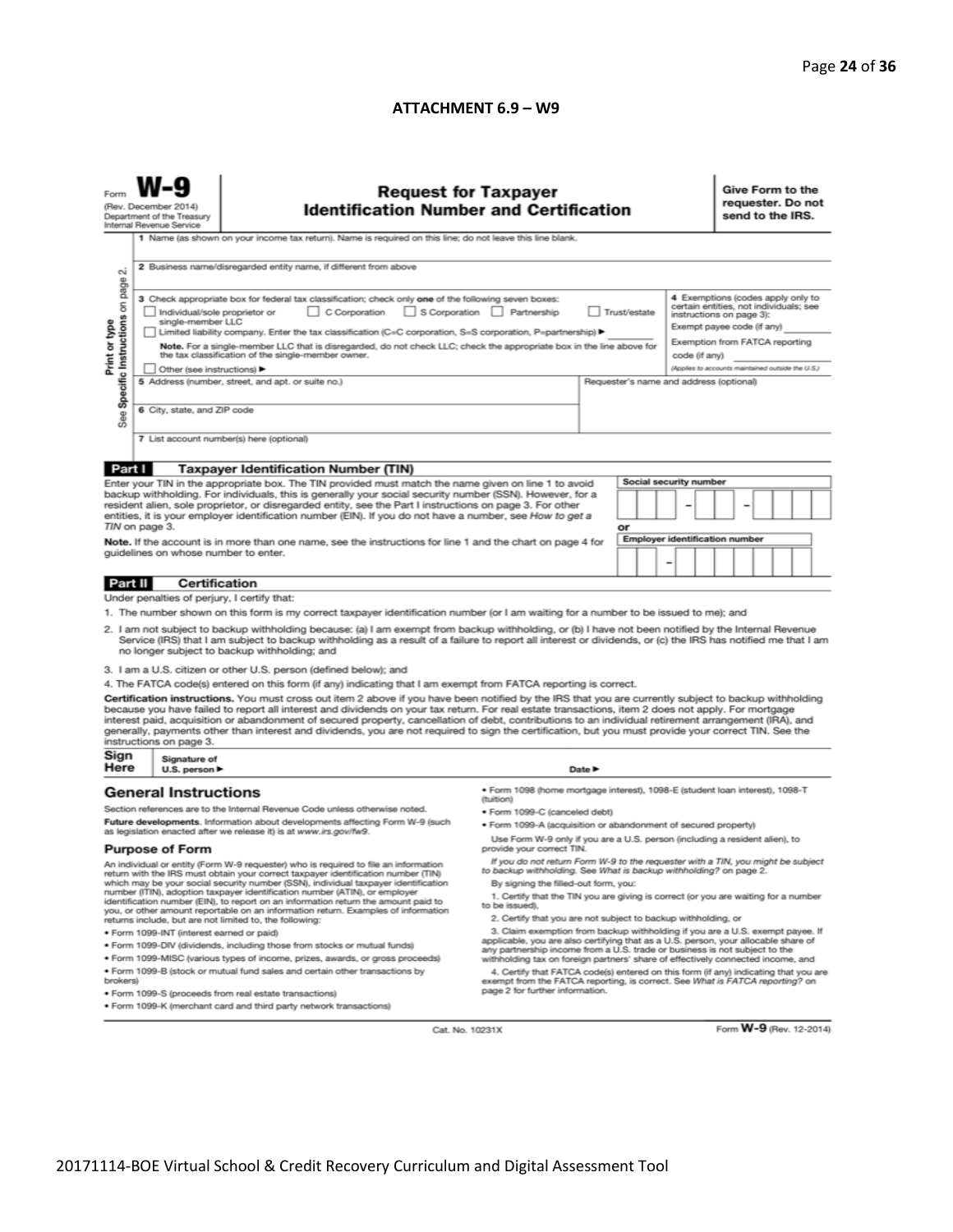#### **ATTACHMENT 6.10 – Standard Terms & Conditions SUMNER COUNTY BOARD OF EDUCATION (SCS)**

#### **1. PREPARATION AND SUBMISSION OF BID.**

- **a.** Failure to examine any drawings**,** specifications, or instructions will be at the bidder's risk.
- **b.** BID SUBMITTAL / SIGNATURE: Bid shall give the full name and business address of the bidder. If the bidder is a corporation, the name shall be stated as it is in the corporate charter. Bids must be signed in ink by the bidder's authorized agent. Unsigned bids will be rejected. Bids are to be sealed and the outside of the envelope is to reference the bid number. The person signing the bid must show his title, and if requested by the institution, must furnish satisfactory proof of his or her authority to bind his or her company in contract. Bidder understands that by submitting a bid with an authorized signature, it shall constitute an offer to the institution. Bids must be typewritten or in ink; otherwise they may not be considered. Purchase orders will be issued to the firm name appearing on the W9. Facsimile responses will not be considered.
- **c.** SCS is not responsible for any costs incurred by any vendor pursuant to the RFP. The vendor shall be responsible for all costs incurred in connection with the preparation and submission of its proposal.
- **d.** All bids that exceed \$25,000 must have the Company Name, License Number, Expiration Date thereof and License Classification of Contractor listed on the outside of the sealed envelope. As required by State of Tennessee Code Annotated 62-6-119.
- **e.** Bids are to be received in the location designated on the bid no later than the specified date and time. Late bids will NOT be opened or considered.
- **f.** No erasures permitted. Errors may be crossed out and corrections printed in ink or typewritten adjacent to error and must be initialed in ink by person signing bid.
- **g.** Specifications: Reference to available specifications shall be sufficient to make the terms of the specifications binding on the bidder. The use of the name of a manufacturer, or any special brand or make in describing an item does not restrict the bidder to that manufacturer or specific article, unless specifically stated. Comparable products of other manufacturers will be considered if proof of compatibility is contained in the bid. Bidders are required to notify SCSs RFQ Coordinator whenever specifications/procedures are not perceived to be fair and open. The articles on which the bids are submitted must be equal or superior to that specified. Informative and Descriptive Literature: The bidder must show brand or trade names of the articles bid, when applicable. It shall be the responsibility of the vendor, including vendors whose product is referenced, to furnish with the bid such specifications, catalog pages, brochures or other data as will provide an adequate basis for determining the quality and functional capabilities of the product offered. Failure to provide this data may be considered valid justification for rejection of bid.
- **h.** Samples: Samples of items when called for, must be furnished free of expense, and if not destroyed will, upon vendor's request within ten (10) days of bid opening, be returned at the bidder's expense. Each sample must be labeled with the bidder's name, manufacturer's brand name and number, bid number and item reference.
- **i.** Time of Performance: The number of calendar days in which delivery is to be made after receipt of order shall be stated in the bid and may be a factor in making an award, price notwithstanding. If no delivery time is stated in the bid, bidder agrees that delivery is to be made within two weeks (10 business days) of order.
- **j.** Transportation and delivery charges should be included in the price and be fully prepaid by the vendor to the destination specified in the bid. Bid prices shall include delivery of all items F.O.B. destination.
- **k.** New materials and supplies must be delivered unless otherwise specifically stated in the bid.
- **l.** Alternate/multiple bids will not be considered unless specifically called for in the bid.
- **m.** Only bids submitted on bid forms furnished by SCS will be considered.
- n. By signing this bid where indicated, the bidder agrees to strictly abide by all local, state and federal statutes and regulations. The bidder further certifies that this bid is made without collusion or fraud.
- **o.** Failure to Bid/Error in Bid. In case of error in the extension of prices in the bid, the unit price will govern. Late bids will NOT be opened or considered. Bidders are cautioned to verify their bids before submission, as amendments received after the bid deadline will not be considered. No bid shall be altered, amended or withdrawn after opening. After bid opening, a bidder may withdraw a bid only when there is obvious clerical error such as a misplaced decimal point, or when enforcement of the bid would impose unconscionable hardship due to an error in the bid resulting in a quotation substantially below the other bids received. Bid withdrawals will be considered by SCS only upon written request of the bidder.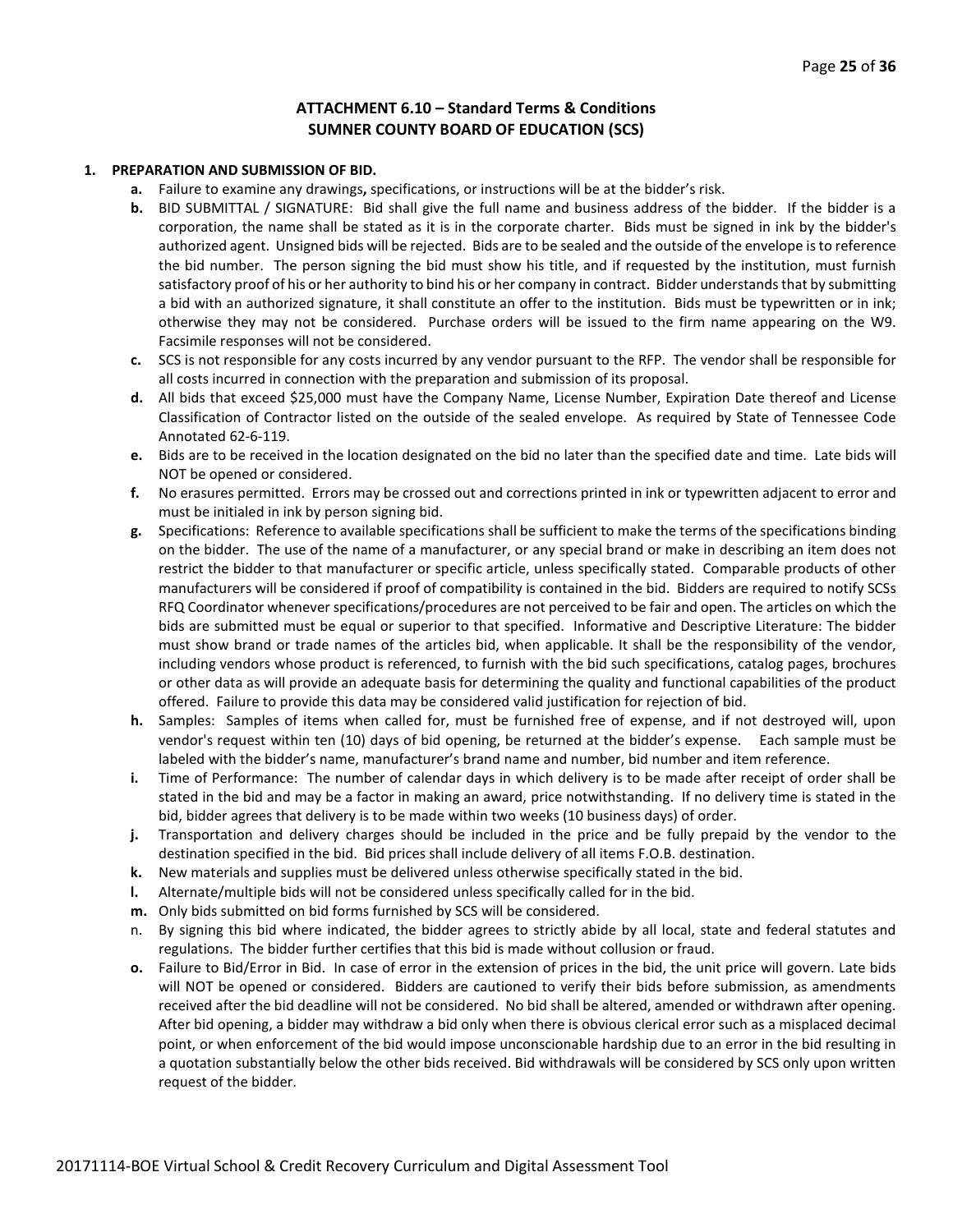- **2. OPEN RECORDS.** In order to comply with the provisions of the Tennessee Open Records Act, all bids will be publicly opened and are subject to public inspection after the award upon written request. Bidders may be present at bid opening. Summary information will be posted the SCS website, www.sumnerschools.org, under the Invitation to Bid link.
- **3. ACCEPTANCE AND AWARD.** SCS reserves the right to reject any and all bids and to waive any informality in bids and, unless otherwise specified by the bidder to accept any item in the bid. Action to reject all bids shall be taken for unreasonably high prices, errors in the bid documents, cessation of need, unavailability of funds, or any other reason approved by SCS.
	- a. Contracts and purchases will be made with the lowest, responsive, responsible, qualified bidder. The quality of the articles to be supplied, their conformity with the specifications, their suitability to the requirements of SCS, cash discount offered and the delivery terms will be taken into consideration.
	- b. Any deviation from these stated terms, specifications and conditions must be coordinated with and approved in writing by the Purchasing Supervisor.
	- c. Prices quoted on the response (if any) are to be considered firm and binding until the said equipment, supplies or services are in the possession of SCS.
	- d. SCS reserves the right to order more or less than the quantity listed in the bid.
	- e. If a bidder fails to state a time within which a bid must be accepted, it is understood and agreed that the Institution shall have ninety (90) days to accept.
	- f. In accordance with SCS policy, no purchase or contract is authorized or valid until the issuance of a SCS Purchase Order which shall be mailed or otherwise furnished to the successful bidder. No SCS employee is authorized to purchase equipment, supplies or services prior to the issuance of such a Purchase order.
	- g. The contract may not be assigned without written SCS consent.
	- h. If the appropriate space is marked on the bid, other Institutions (such as State, Local and/or Public Agencies) may purchase off the contract during the same period as SCS.
	- i. The awarded bidder will be required to post a performance and payment bond in the amount of 25% of the contract price if it exceeds \$100,000 as stated by State of Tennessee Code Annotated 12-4-201.
	- j. If the project cost is in excess of \$25,000 a performance bond must be secured by the requesting party in an amount equal to the market improvement value.
- **4. PAYMENTS.** Payment terms must be specified in the bid response, including any discounts for early payment. Partial payments will not be approved unless justification for such payment can be shown. Terms will be NET 30 days. Payment will not be made until the conditions and specifications of the RFP are inspected and approved as conforming by persons appointed by SCS.
- **5. DEFAULT OF SELECTED VENDOR.** In case of vendor default, SCS may procure the articles or services from other sources and hold the defaulting vendor responsible for any resulting cost. If a successful bidder violates any terms of their bid, the contract, school board policy or any law they may be disqualified from bidding for a period of two (2) years for minor violations or longer for major violations. Bids from disqualified bidders will not be accepted during the period of disqualification.
- **6. INSPECTION OF PURCHASES.** Articles received which are not equivalent will not be accepted and will be picked up by the vendor or returned to vendor, shipping charges collect. SCS shall have a reasonable period in which to inspect and accept or reject materials without liability. If necessity requires SCS to use nonconforming materials, an appropriate reduction in payment may be made.
- **7. TAXES.** SCS is tax exempt; do not include taxes in quotation. Vendors making improvements or additions to, or performing repair work on real property for SCS are liable for any applicable sales or use tax on tangible personal property used in connection with the contract or furnished to vendors by SCS for use under the contract.
- **8. NONDISCRIMINATION.** SCS is an equal opportunity employer. SCS and bidder agree to comply with Titles VI and VII of the Civil Rights Act of 1964, Title IX of the Education Amendments of 1972, Section 504 of the Rehabilitation Act of 1973, Executive Order 11,246, the Americans with Disabilities Act of 1990 and the related regulations to each. Each party assures that it will not discriminate against any individual or business because of race, religion, creed, color, sex, age, disability, veteran status or national origin. In the event that any claims should arise with regards to violations of any such local, state or federal law, statues, rule or regulations, the vendor will indemnify and hold SCS harmless for any damages, including court costs or attorney fees, which might be incurred.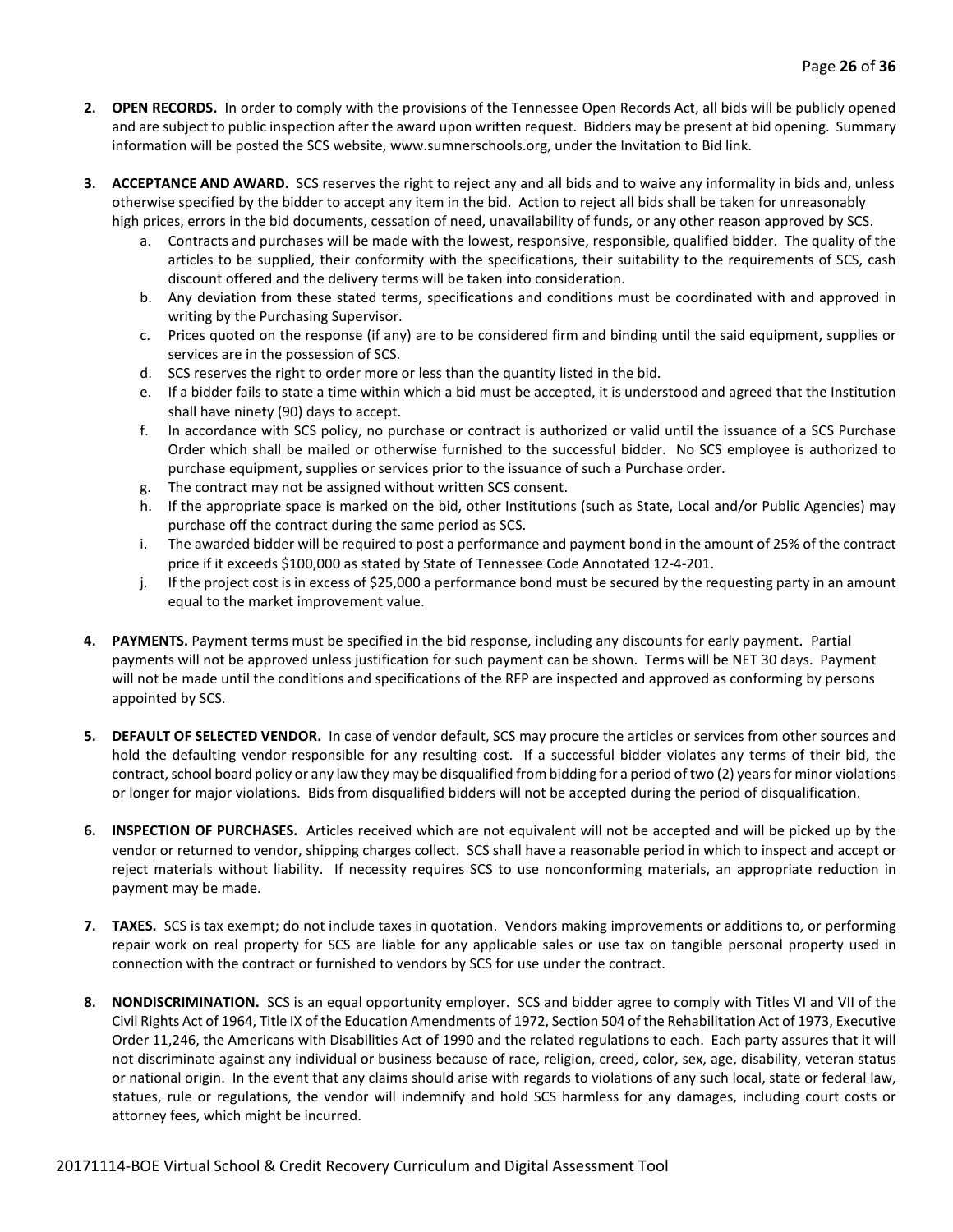- **9. PROHIBITIONS/NO VENDOR CONTRACT FORM/TENNESSEE LAW.** Acceptance of gifts from vendors is prohibited. TCA §12- 3-106. The contract documents for purchase under this bid request shall consist of the successful bidder's bid and SCSs purchase order. **The bidder may request exceptions to terms and conditions and/or request SCS to accept other terms and conditions by means of subsequent documents such as invoices, warranty agreements, license agreements, etc. All subsequent document shall be open to revision for impermissible language. SCS reserves the right to render the bid unresponsive and subject the bid to rejection if successful terms cannot be negotiated. The contract shall be governed by Tennessee law.**
- **10. PROHIBITION ON HIRING ILLEGAL IMMIGRANTS.** Tennessee Public Chapter No. 878 of 2006, TCA 12-4-124, requires that Contractor attest in writing that Contractor will not knowingly utilize the services of illegal immigrants in the performance of this Contract and will not knowingly utilize the services of any subcontractor, if permitted under this Contract, who will utilize the services of illegal immigrants in the performance of this Contract. The attestation shall be made on the form, Attestation re Personnel Used in Contract Performance ("the Attestation"), which is attached and hereby incorporated by this reference.
- **11. SALES AND USE TAX.** Before the Purchase Order/Contract resulting from this RFQ is signed, the apparent successful bidder must be registered with the Department of Revenue for the collection of Tennessee sales and use tax.
- **12. ASSIGNMENT.** Neither the vendor nor SCS may assign this agreement without prior written consent of the other party.
- **13. LIABILITIES.** The vendor shall indemnify SCS against liability for any suits, actions or claims of any character arising from or relating to the performance under this agreement by the vendor or its subcontractors. SCS has no obligation for the payment of any judgement or the settlement of any claim made against the vendor or its subcontractors as a result of obligations under this contract.
- **14. APPLICABLE LAW.** Any contract shall be interpreted under the laws and statutes of the State of Tennessee. SCS does not enter into contracts which provide for mediation or arbitration. Any action arising from any contract made from this RFP shall be brought in the state courts in Sumner County, TN or in the United States Federal District Court for the Middle District of Tennessee.

Additionally, it is a violation of state statutes to purchase materials, supplies, services or any other item from a vendor that is a commissioner, official, employee or board member that has any financial or beneficial interest in such transaction.

- **15. FUNDS**. The Proposer understands and accepts the non-appropriation of funds provision of SCS.
- **16. DATA PRIVACY AND SECURITY**. Personal Information (PI) includes but is not limited to that information protected by HIPAA, the HITECH Act, FERPA, or Gramm-Leach-Bliley) or such information which would allow a third party to gain access to the personal, medical or financial records of any of any party. Vendor represents and warrants that its collection, access, use, storage, disposal and disclosure of PI complies with all applicable federal and state privacy and data protection laws. Vendor represents and warrants that Vendor will maintain compliance with the SSAE 16 standard, and shall undertake any audits and risk assessments Vendor deems necessary to maintain compliance with SSAE16. If PI provided by SCS to Vendor is subject to FERPA. Vendor agrees that in its handling of FERPA data it will perform as a school official as that term is defined by FERPA regulations. Vendor acknowledges that its improper disclosure or re-disclosure of PI covered by FERPA may, under certain circumstances, result in Vendor's exclusion from eligibility to contract with SCS for at least five (5) years. Vendor shall provide SCS with the name and contact information for an employee of Vendor who shall serve as SCS's primary security contact and shall be available to assist Customer twenty-four (24) hours per day, seven (7) days per week as a contact in resolving obligations associated with any security incident in which it is reasonably suspected that there has been a breach of information security. Vendor shall immediately mitigate or resolve any Security Incident, at Vendor's expense and in accordance with applicable privacy rights, laws, regulations and standards. Vendor shall reimburse SCS for actual costs incurred by SCS in responding to, and mitigating damages caused by, any Security Incident, including all costs of notice and/or remediation incurred under applicable law as a result of the Security Incident.
- **17. IRAN DIVESTMENT ACT.** By submission of this bid, each bidder and each person signing on behalf of any bidder certified, and in the case of a joint bid each party thereto certifies as to its own organization, under penalty of perjury, that to the best of its knowledge and belief that each bidder is not on the list created pursuant to TCA 12-12-106.
- 20171114-BOE Virtual School & Credit Recovery Curriculum and Digital Assessment Tool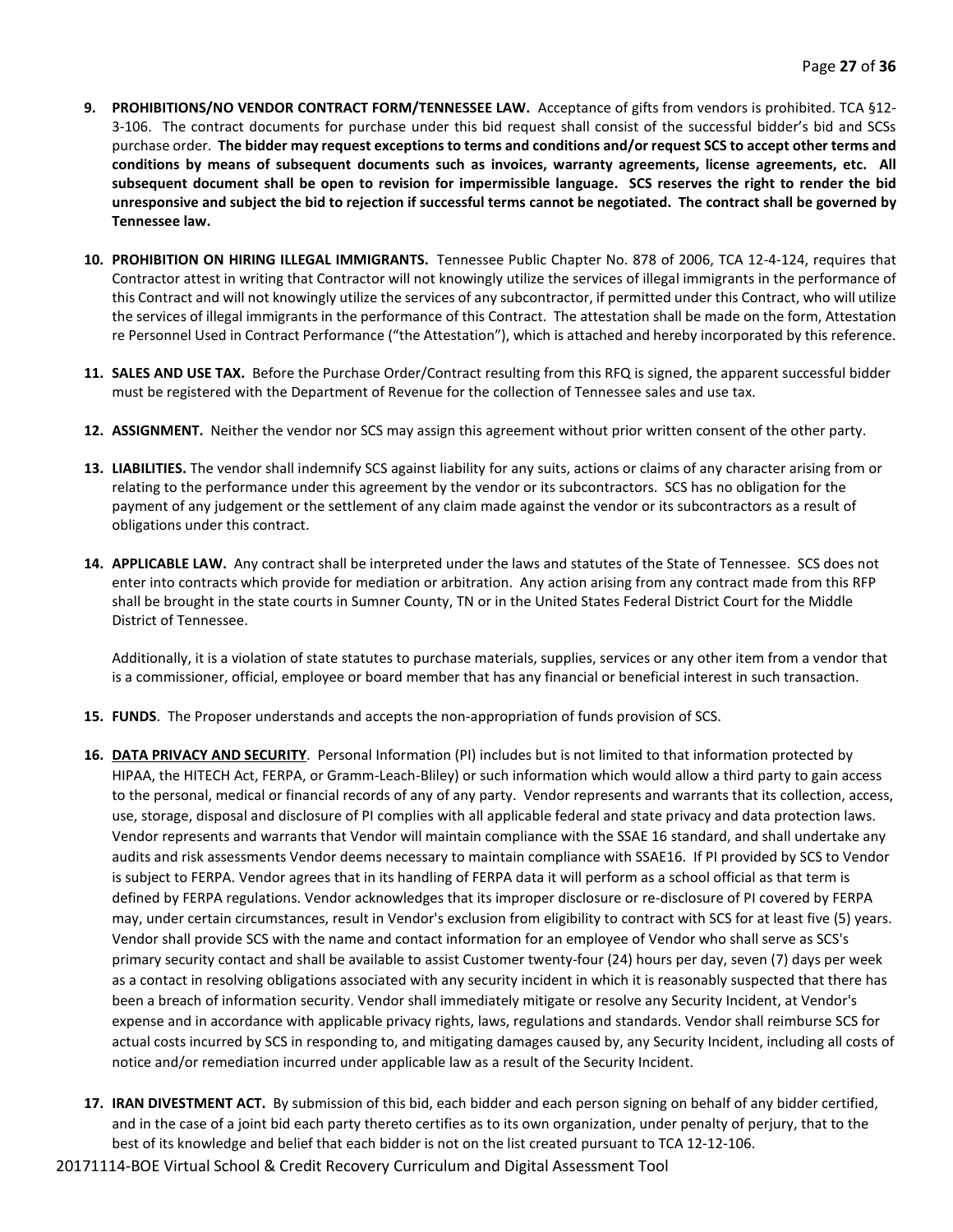# **20171114-BOE VIRTUAL SCHOOL & CREDIT RECOVERY CURRICULUM AND DIGITAL ASSESSMENT TOOL TECHNICAL PROPOSAL & EVALUATION GUIDE – SECTION A SECTION A – MANDATORY REQUIREMENTS**

**MANDADORY REQUIREMENTS.** The Proposer must address all items detailed below and provide, in sequence, the information and documentation as required. The Proposer must all detail the proposal page number for each item in the appropriate space below.

The Purchasing Supervisor will review the proposal to determine if the Mandatory Requirement Items are addressed as required and mark each with pass or fail. For each item that is not addressed as required, the Purchasing Supervisor must review the proposal and attach a written determination. A determination that a proposal is nonresponsive must be approved by the Chief Financial Officer before notice may be sent out that the proposal have been rejected. In addition to the Mandatory Requirements Items, the Purchasing Supervisor will review each proposal for compliance with all RFP requirements.

SECTION A applies to Proposers submitting a proposal for the Virtual School & Credit Recovery Curriculum and Platform and/or the Digital Assessment Tool. Proposers submitting a response for both platforms must include a separate form in each submittal.

| <b>PROPOSER LEGAL</b><br><b>ENTITY NAME:</b>                |                                                                                                                                                                                                                            |                               |  |  |
|-------------------------------------------------------------|----------------------------------------------------------------------------------------------------------------------------------------------------------------------------------------------------------------------------|-------------------------------|--|--|
| <b>Proposal Page #</b><br>(Proposer Completes)              | Section A - Mandatory Requirements Items                                                                                                                                                                                   | Pass / Fail<br>(SCS Use ONLY) |  |  |
|                                                             | The Proposal was delivered to SCS no later than the<br>deadline specified in the Schedule of Events.                                                                                                                       |                               |  |  |
|                                                             | The Technical Proposal and the Cost Proposal<br>documentation is packaged separately are required.                                                                                                                         |                               |  |  |
|                                                             | The Technical Proposal does NOT contain cost or pricing<br>information of any type.                                                                                                                                        |                               |  |  |
|                                                             | The Proposer did not submit alternate proposals.                                                                                                                                                                           |                               |  |  |
|                                                             | Provide completed Attachment Forms (6.1 thru 6.9)                                                                                                                                                                          |                               |  |  |
|                                                             | Provide a statement, based upon reasonable inquiry, of<br>where the Proposer or any individual who shall perform<br>work under the contract has a possible conflict of interest,<br>and if so, the nature of the conflict. |                               |  |  |
| SECTION B QUALIFICATIONS & EXPERIENCE - continued next page |                                                                                                                                                                                                                            |                               |  |  |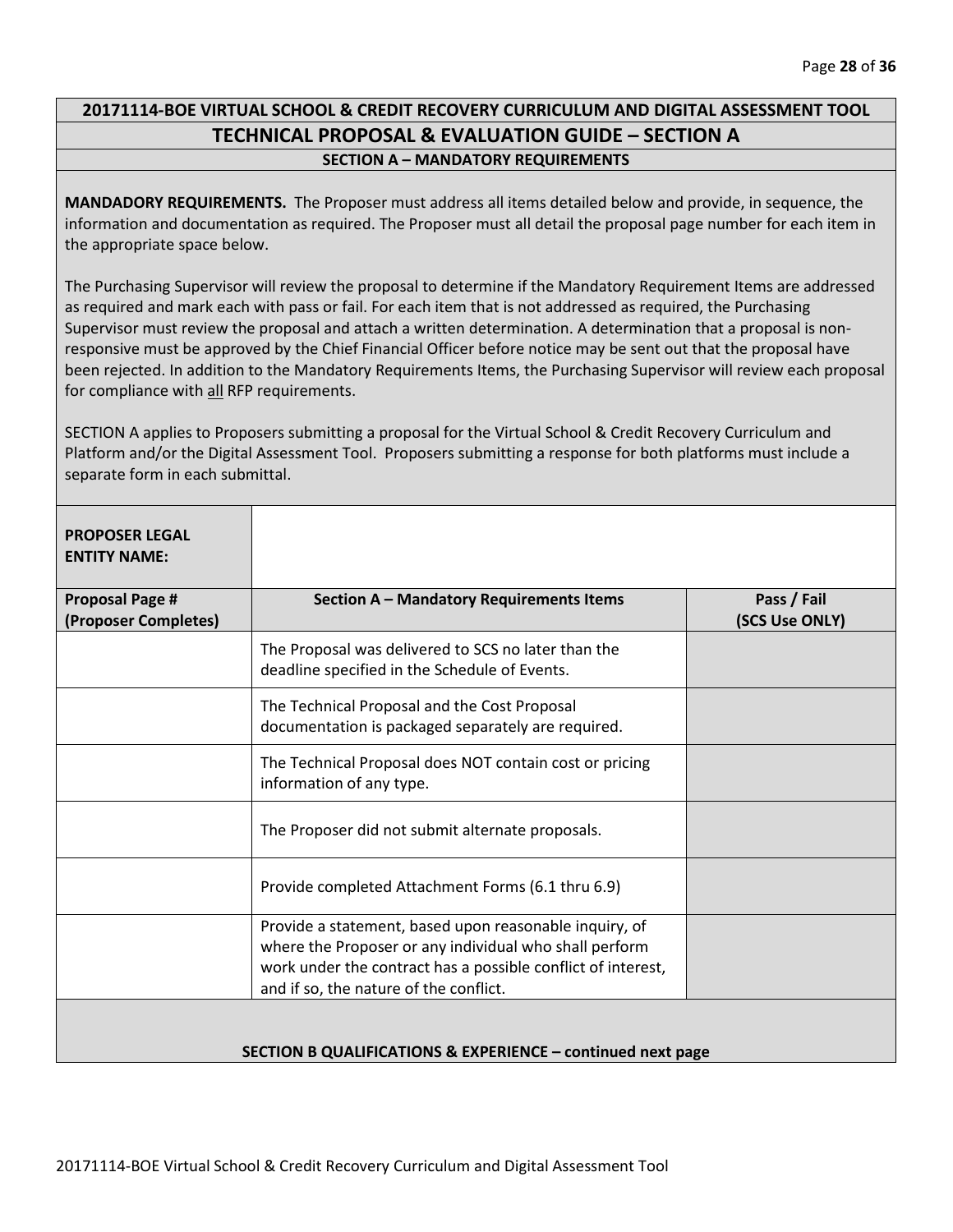# **20171114-BOE VIRTUAL SCHOOL & CREDIT RECOVERY CURRICULUM AND DIGITAL ASSESSMENT TOOL TECHNICAL PROPOSAL & EVALUATION GUIDE – SECTION B**

#### **SECTION B – QUALIFICATIONS & EXPERIENCE**

**PROPOSER LEGAL ENTITY NAME**

The Proposer must address ALL Qualifications and Experience section items and provide, in sequence, the information and documentation as required. A Proposal Evaluation Team, made up of three or more SCS employees, will independently evaluate and score the proposal's "qualifications and experience" responses.

SECTION B applies to Proposers submitting a proposal for the Virtual School & Credit Recovery Curriculum and Platform and/or the Digital Assessment Tool. Proposers submitting a response for both platforms must include a separate form in each submittal.

| <b>Proposal Page #</b><br>(to be completed<br>by Proposer | <b>Qualifications &amp; Experience Item</b>                                                                                                                                                                                                                                                                                                         | <b>Points</b><br><b>Available</b> | <b>Points</b><br><b>Awarded</b><br>$(Max = 50)$ |
|-----------------------------------------------------------|-----------------------------------------------------------------------------------------------------------------------------------------------------------------------------------------------------------------------------------------------------------------------------------------------------------------------------------------------------|-----------------------------------|-------------------------------------------------|
|                                                           | Describe the Proposer's form of business (i.e., individual, sole<br>proprietor, corporation, non-profit corporation, partnership, limited<br>liability company) and detail the name, mailing address, and<br>telephone number of the person SCS should contact regarding the<br>proposal.                                                           | 5                                 |                                                 |
|                                                           | Provide a Statement of whether there is any pending litigation<br>against the Proposer and if such litigation exists, an attached opinion<br>of counsel as to whether the pending litigation will impair the<br>Proposer's performance in a contract under this RFP.                                                                                | 5                                 |                                                 |
|                                                           | Provide a Statement of whether, in the last ten years, the Proposer<br>has filed (or had filed against it) any bankruptcy or insolvency<br>proceeding, whether voluntary or involuntary, or undergone the<br>appointment of a receiver, trustee, or assignee for the benefit of<br>creditors, and if so, an explanation providing relevant details. | 5                                 |                                                 |
|                                                           | Provide a brief, descriptive Statement indicating the Proposer's<br>credentials to deliver the services sought under this RFP.                                                                                                                                                                                                                      | 10                                |                                                 |
|                                                           | Indicate how long the Proposer has been performing the services<br>required by this RFP and include the number of years in business.                                                                                                                                                                                                                | 10                                |                                                 |
|                                                           | Indicate the Proposer organization's number of employees, client<br>base, and location of offices.                                                                                                                                                                                                                                                  | 5                                 |                                                 |
|                                                           | Provide customer references from three (3) current contracts for<br>services similar to the services being proposed and provide past<br>customer references from three (3) contracts that have been<br>cancelled with the past five (5) years.                                                                                                      | 10                                |                                                 |
|                                                           | <b>TOTAL AWARDED POINTS - Section B</b>                                                                                                                                                                                                                                                                                                             |                                   |                                                 |
| SECTION C TECHNICAL APPROACH - continued next page        |                                                                                                                                                                                                                                                                                                                                                     |                                   |                                                 |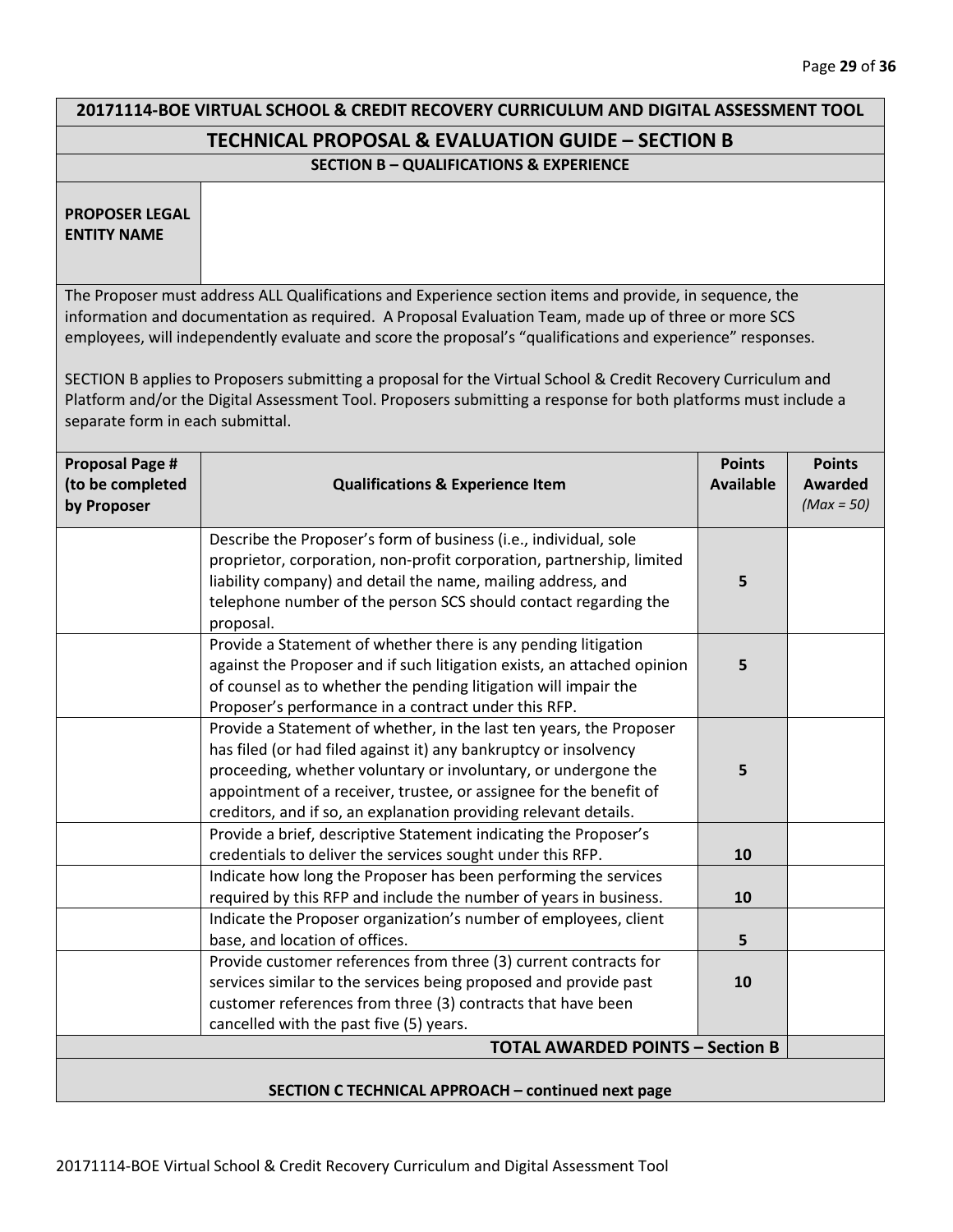| 20171114-BOE VIRTUAL SCHOOL & CREDIT RECOVERY CURRICULUM AND DIGITAL ASSESSMENT TOOL |                                                                                                                                                                                                                      |                  |              |
|--------------------------------------------------------------------------------------|----------------------------------------------------------------------------------------------------------------------------------------------------------------------------------------------------------------------|------------------|--------------|
| <b>TECHNICAL PROPOSAL &amp; EVALUATION GUIDE - SECTION C</b>                         |                                                                                                                                                                                                                      |                  |              |
| <b>SECTION C - TECHNICAL APPROACH</b>                                                |                                                                                                                                                                                                                      |                  |              |
| Part 1 - Instructional                                                               |                                                                                                                                                                                                                      |                  |              |
|                                                                                      | Platform 1 - Virtual School & Credit Recovery Curriculum and Platform                                                                                                                                                |                  |              |
| <b>PROPOSER LEGAL</b>                                                                |                                                                                                                                                                                                                      |                  |              |
| <b>ENTITY NAME</b>                                                                   |                                                                                                                                                                                                                      |                  |              |
|                                                                                      | The Proposer must address ALL Technical Approach section items and provide, in sequence, the information and<br>documentation as required. A Proposal Evaluation Team, made up of two or more SCS employees from the |                  |              |
|                                                                                      |                                                                                                                                                                                                                      |                  |              |
| <b>Proposal Page #</b>                                                               | Instructional Department, will independently evaluate and score the proposal's "Part 1 - Instructional" responses.<br><b>Technical Approach Items</b><br><b>Points</b><br><b>Points</b>                              |                  |              |
| (to be completed                                                                     |                                                                                                                                                                                                                      | <b>Available</b> | Awarded      |
| by Proposer)                                                                         |                                                                                                                                                                                                                      |                  | $(Max = 60)$ |
|                                                                                      | <b>CURRICULUM:</b>                                                                                                                                                                                                   | 10               |              |
|                                                                                      | TN Academic Standards alignment<br>$\bullet$                                                                                                                                                                         |                  |              |
|                                                                                      | Core and Career and Technical Electives<br>$\bullet$                                                                                                                                                                 |                  |              |
|                                                                                      | Customizable courses<br>$\bullet$                                                                                                                                                                                    |                  |              |
|                                                                                      | <b>Engaging Content</b><br>$\bullet$                                                                                                                                                                                 |                  |              |
|                                                                                      | Prescriptive learning plans<br>$\bullet$                                                                                                                                                                             |                  |              |
|                                                                                      | Download and upload activities<br>$\bullet$                                                                                                                                                                          |                  |              |
|                                                                                      | Customizable pacing<br>$\bullet$                                                                                                                                                                                     |                  |              |
|                                                                                      | Syllabus<br>$\bullet$                                                                                                                                                                                                |                  |              |
|                                                                                      | Variety of Learning Modalities<br>$\bullet$                                                                                                                                                                          |                  |              |
|                                                                                      |                                                                                                                                                                                                                      |                  |              |
|                                                                                      | <b>ASSESSMENT:</b>                                                                                                                                                                                                   | 10               |              |
|                                                                                      | <b>Quality Questions</b><br>$\bullet$                                                                                                                                                                                |                  |              |
|                                                                                      | Item types match TN Ready<br>$\bullet$                                                                                                                                                                               |                  |              |
|                                                                                      | <b>Various DOK</b><br>$\bullet$                                                                                                                                                                                      |                  |              |
|                                                                                      | TN Standards aligned questions<br>$\bullet$                                                                                                                                                                          |                  |              |
|                                                                                      | Pre-test<br>$\bullet$                                                                                                                                                                                                |                  |              |
|                                                                                      | Benchmarking with custom creation<br>$\bullet$                                                                                                                                                                       |                  |              |
|                                                                                      | Adaptive based on customized content<br>٠                                                                                                                                                                            |                  |              |
|                                                                                      |                                                                                                                                                                                                                      |                  |              |
|                                                                                      | <b>REPORTS:</b>                                                                                                                                                                                                      | <b>10</b>        |              |
|                                                                                      | Grades based on actual performance and on pacing for the<br>$\bullet$                                                                                                                                                |                  |              |
|                                                                                      | course for student, parent, teacher, admin<br>Monitor log in time and time on task for student, parent,<br>$\bullet$                                                                                                 |                  |              |
|                                                                                      | teach, admin                                                                                                                                                                                                         |                  |              |
|                                                                                      |                                                                                                                                                                                                                      |                  |              |
|                                                                                      | <b>ADMINISTRATIVE PORTAL:</b>                                                                                                                                                                                        | 10               |              |
|                                                                                      | Clever integration<br>$\bullet$                                                                                                                                                                                      |                  |              |
|                                                                                      | Student information system (Chalkable) integration<br>$\bullet$                                                                                                                                                      |                  |              |
|                                                                                      | <b>HTML 5 Compliance</b><br>$\bullet$                                                                                                                                                                                |                  |              |
|                                                                                      | Sophisticated search options<br>$\bullet$                                                                                                                                                                            |                  |              |
|                                                                                      | (student/teacher/classes/courses)                                                                                                                                                                                    |                  |              |
|                                                                                      | Assessment retakes (ease of use)<br>$\bullet$                                                                                                                                                                        |                  |              |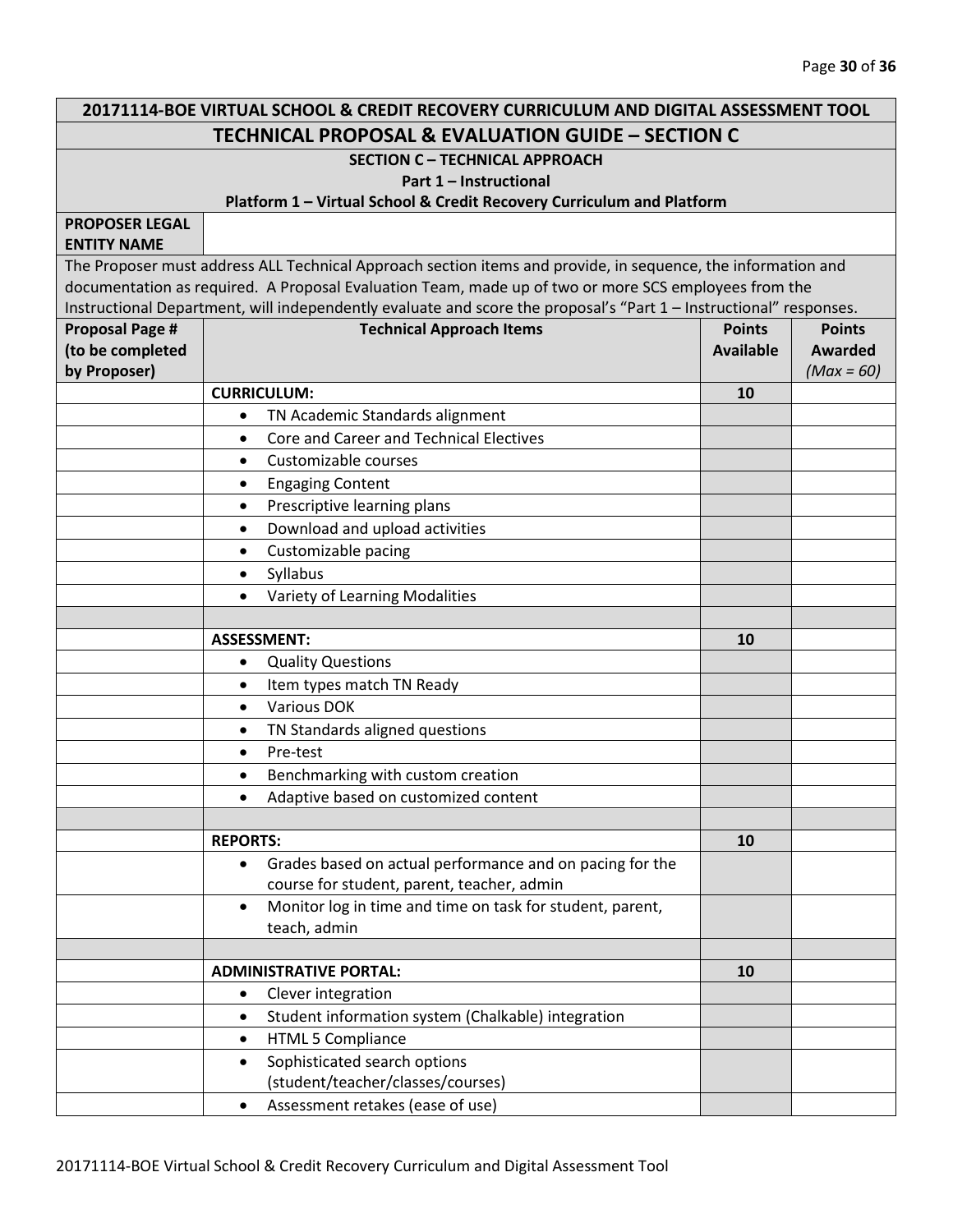|                                                        | Access control down to student level (which hours individual<br>$\bullet$ |    |  |
|--------------------------------------------------------|---------------------------------------------------------------------------|----|--|
|                                                        | students may work on a particular course)                                 |    |  |
|                                                        | District oversite capabilities<br>$\bullet$                               |    |  |
|                                                        | Multi-level accounts (teacher, admin, district)<br>$\bullet$              |    |  |
|                                                        | Password resets<br>$\bullet$                                              |    |  |
|                                                        | Customizable courses                                                      |    |  |
|                                                        | Real-time tech support<br>$\bullet$                                       |    |  |
|                                                        |                                                                           |    |  |
|                                                        | <b>STUDENT PORTAL:</b>                                                    | 10 |  |
|                                                        | Ease of navigation<br>$\bullet$                                           |    |  |
|                                                        | Engaging<br>٠                                                             |    |  |
|                                                        | Accessibility features similar to TN Ready<br>٠                           |    |  |
|                                                        | Integrated resources that mimic TN Ready ex. Highlighting,<br>$\bullet$   |    |  |
|                                                        | ruler, graphing calculator, etc.                                          |    |  |
|                                                        | Communication between student and teacher<br>$\bullet$                    |    |  |
|                                                        |                                                                           |    |  |
|                                                        | <b>PARENT PORTAL:</b>                                                     | 10 |  |
|                                                        | Communication between student, parent, teacher, and<br>$\bullet$          |    |  |
|                                                        | admin                                                                     |    |  |
|                                                        | Detailed report of completed and missing work<br>$\bullet$                |    |  |
|                                                        | Auto notification to parents<br>$\bullet$                                 |    |  |
| TOTAL AWARDED POINTS - Section C - Part 1 - Platform 1 |                                                                           |    |  |
|                                                        |                                                                           |    |  |
|                                                        | SECTION C - PART 2 - PLATFORM 2 - continued next page                     |    |  |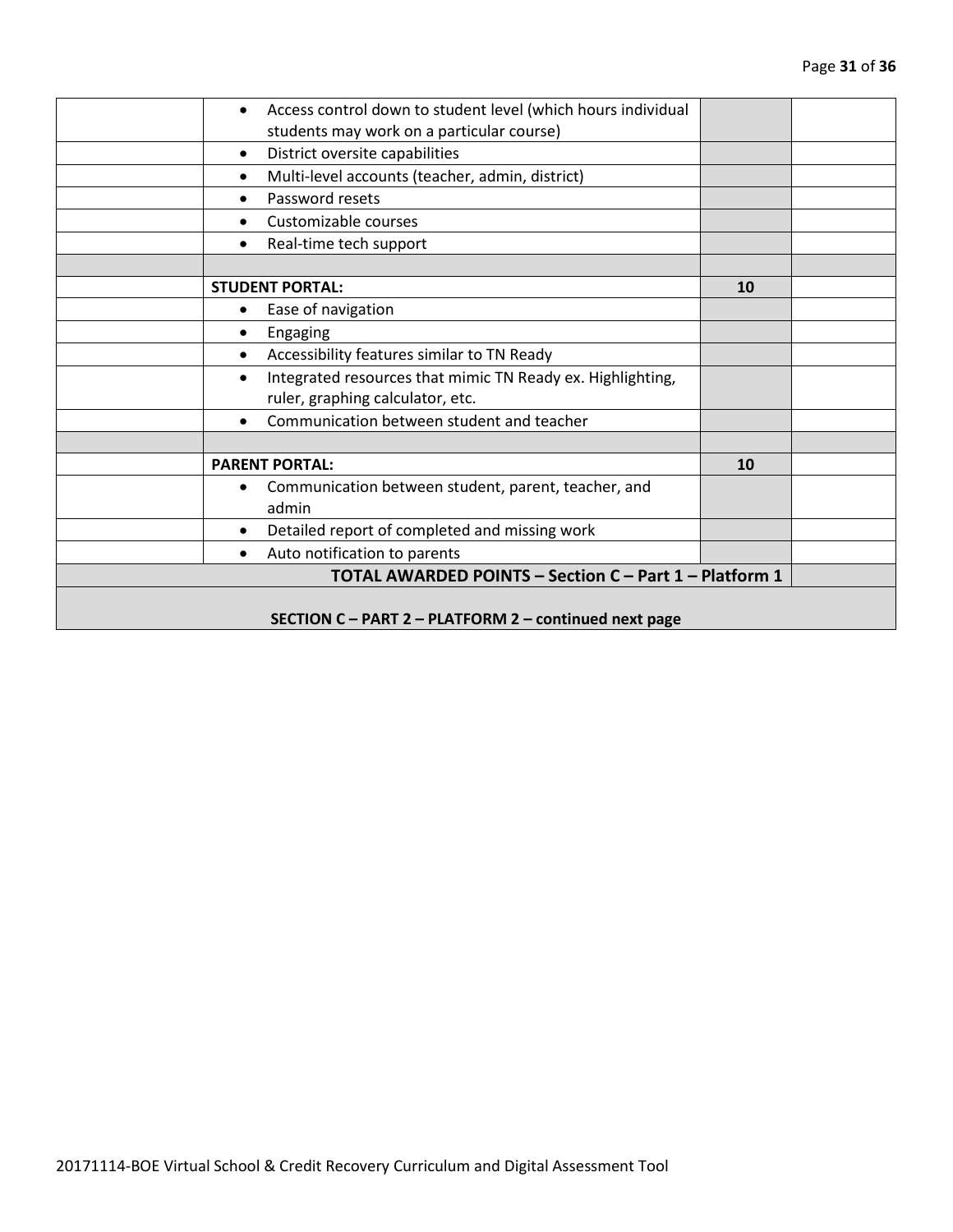| 20171114-BOE VIRTUAL SCHOOL & CREDIT RECOVERY CURRICULUM AND DIGITAL ASSESSMENT TOOL |                                                                                                                                                                                                                      |                  |               |
|--------------------------------------------------------------------------------------|----------------------------------------------------------------------------------------------------------------------------------------------------------------------------------------------------------------------|------------------|---------------|
| <b>TECHNICAL PROPOSAL &amp; EVALUATION GUIDE - SECTION C</b>                         |                                                                                                                                                                                                                      |                  |               |
| Section C - Technical Approach                                                       |                                                                                                                                                                                                                      |                  |               |
| Part 1 - Instructional                                                               |                                                                                                                                                                                                                      |                  |               |
|                                                                                      | Platform 2 - Digital Assessment Tool                                                                                                                                                                                 |                  |               |
| <b>Proposer Legal</b>                                                                |                                                                                                                                                                                                                      |                  |               |
| <b>Entity Name:</b>                                                                  |                                                                                                                                                                                                                      |                  |               |
|                                                                                      |                                                                                                                                                                                                                      |                  |               |
|                                                                                      | The Proposer must address ALL Technical Approach section items and provide, in sequence, the information and<br>documentation as required. A Proposal Evaluation Team, made up of two or more SCS employees from the |                  |               |
|                                                                                      | Instructional Department, will independently evaluate and score the proposal's "Part 1 - Instructional" responses.                                                                                                   |                  |               |
| <b>Proposal Page #</b>                                                               | <b>Technical Approach Items</b>                                                                                                                                                                                      | <b>Points</b>    | <b>Points</b> |
| (to be completed                                                                     |                                                                                                                                                                                                                      | <b>Available</b> | Awarded       |
| by Proposer)                                                                         |                                                                                                                                                                                                                      |                  | $(Max = 70)$  |
|                                                                                      | <b>MULTI-LEVEL ASSESSMENTS:</b>                                                                                                                                                                                      | 10               |               |
|                                                                                      | Classroom<br>$\bullet$                                                                                                                                                                                               |                  |               |
|                                                                                      | Grade/Subject<br>$\bullet$                                                                                                                                                                                           |                  |               |
|                                                                                      | School<br>$\bullet$                                                                                                                                                                                                  |                  |               |
|                                                                                      | <b>District</b><br>$\bullet$                                                                                                                                                                                         |                  |               |
|                                                                                      |                                                                                                                                                                                                                      |                  |               |
|                                                                                      | <b>QUESTIONS BANK:</b>                                                                                                                                                                                               | 10               |               |
|                                                                                      | <b>Quality Questions</b><br>$\bullet$                                                                                                                                                                                |                  |               |
|                                                                                      | Item types match TN Ready<br>$\bullet$                                                                                                                                                                               |                  |               |
|                                                                                      | <b>Various DOK</b><br>$\bullet$                                                                                                                                                                                      |                  |               |
|                                                                                      | TN standards aligned questions<br>$\bullet$                                                                                                                                                                          |                  |               |
|                                                                                      | Other test bank and/or teacher-made item integration<br>$\bullet$                                                                                                                                                    |                  |               |
|                                                                                      | Sophisticated search options<br>$\bullet$                                                                                                                                                                            |                  |               |
|                                                                                      |                                                                                                                                                                                                                      |                  |               |
|                                                                                      | <b>REPORTS:</b>                                                                                                                                                                                                      |                  |               |
|                                                                                      | <b>Item Analysis</b><br>$\bullet$                                                                                                                                                                                    | 10               |               |
|                                                                                      | Standards alignment<br>$\bullet$                                                                                                                                                                                     |                  |               |
|                                                                                      | Growth calculations<br>$\bullet$                                                                                                                                                                                     |                  |               |
|                                                                                      | Multi-level reporting<br>$\bullet$                                                                                                                                                                                   |                  |               |
|                                                                                      | Digital data wall that integrates third party data such as<br>$\bullet$                                                                                                                                              |                  |               |
|                                                                                      | State testing data, RTI tech, ACT, attendance, etc.)                                                                                                                                                                 |                  |               |
|                                                                                      |                                                                                                                                                                                                                      |                  |               |
|                                                                                      | <b>ADMINISTRATIVE PORTAL:</b>                                                                                                                                                                                        | 10               |               |
|                                                                                      | Clever integration<br>$\bullet$                                                                                                                                                                                      |                  |               |
|                                                                                      | Student information system (Chalkable) integration<br>$\bullet$                                                                                                                                                      |                  |               |
|                                                                                      | HTML 5 compliance<br>$\bullet$                                                                                                                                                                                       |                  |               |
|                                                                                      | Sophisticated search options (student/teacher)<br>$\bullet$                                                                                                                                                          |                  |               |
|                                                                                      | Blocking/locking of questions identified for district-pushed<br>$\bullet$                                                                                                                                            |                  |               |
|                                                                                      | assessments                                                                                                                                                                                                          |                  |               |
|                                                                                      | District oversite capabilities<br>$\bullet$                                                                                                                                                                          |                  |               |
|                                                                                      | Printed assessments that can be scanned and scored<br>$\bullet$                                                                                                                                                      |                  |               |
|                                                                                      |                                                                                                                                                                                                                      |                  |               |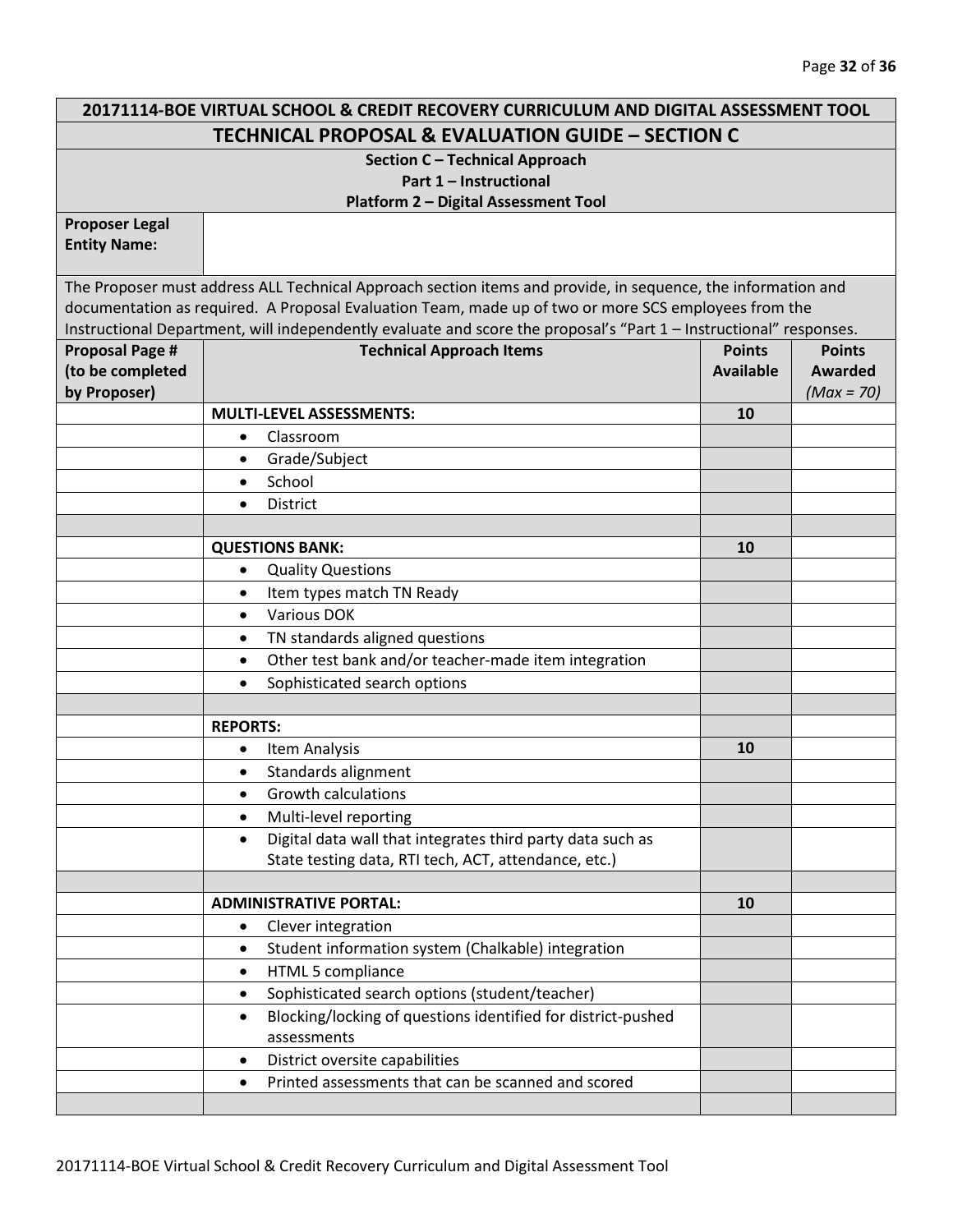|                                                                 | <b>STUDENT PORTAL:</b>                                                                                                         | 10 |  |
|-----------------------------------------------------------------|--------------------------------------------------------------------------------------------------------------------------------|----|--|
|                                                                 | Review of assessment prior to submission<br>$\bullet$                                                                          |    |  |
|                                                                 | Ease of navigation<br>$\bullet$                                                                                                |    |  |
|                                                                 | Accessibility features similar to TN Ready<br>$\bullet$                                                                        |    |  |
|                                                                 | Integrated resources that mimic TN Ready ex. Highlighting,<br>$\bullet$<br>ruler, graphing calculator, etc.                    |    |  |
|                                                                 |                                                                                                                                |    |  |
|                                                                 | <b>IMPLEMENTATION &amp; TRAINING:</b>                                                                                          | 10 |  |
|                                                                 | Briefly describe the implementation process.<br>$\bullet$                                                                      |    |  |
|                                                                 | Describe the implementation training. Must occur onsite at<br>$\bullet$<br>SCS.                                                |    |  |
|                                                                 |                                                                                                                                |    |  |
|                                                                 | <b>ONGOING SUPPORT FUNCTIONS:</b>                                                                                              | 10 |  |
|                                                                 | Describe how ongoing product support will be provided for<br>$\bullet$<br>troubleshooting and upgrades (Chat/Telephone/Email). |    |  |
|                                                                 | Describe available professional learning materials and<br>$\bullet$<br>training available for product upgrades.                |    |  |
| TOTAL AWARDED POINTS - Section C - Part 1 - Platform 2          |                                                                                                                                |    |  |
| SECTION C - PART 2 INFORMATION TECHNOLOGY - continued next page |                                                                                                                                |    |  |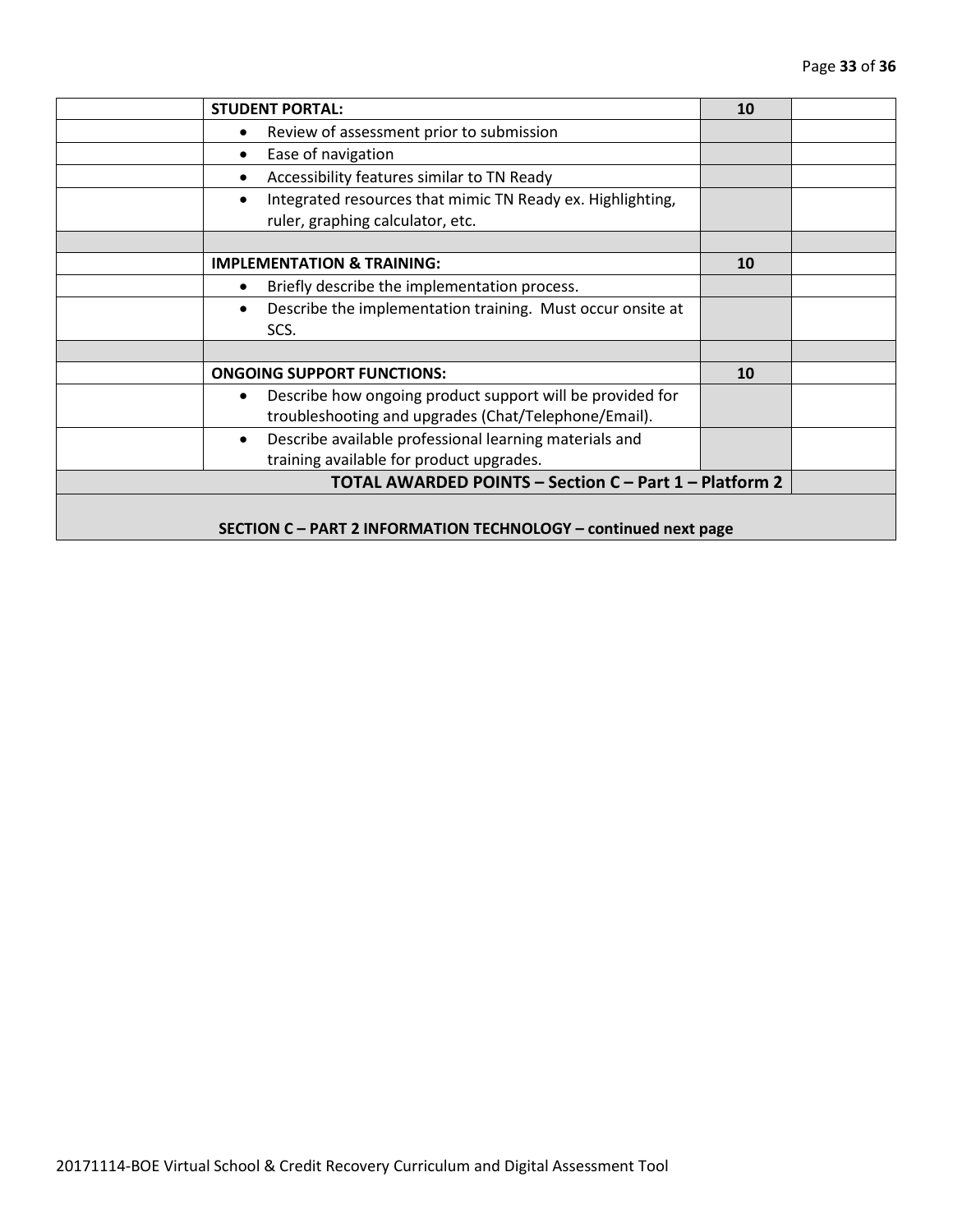# **20171114-BOE VIRTUAL SCHOOL & CREDIT RECOVERY CURRICULUM AND DIGITAL ASSESSMENT TOOL TECHNICAL PROPOSAL & EVALUATION GUIDE – SECTION C**

#### **SECTION C – TECHNICAL APPROACH Part 2 – Information Technology**

**PROPOSER LEGAL ENTITY NAME:**

The Proposer must address ALL Technical Approach section items and provide, in sequence, the information and documentation as required. A Proposal Evaluation Team, made up of two or more SCS employees from the Information Technology Department, will independently evaluate and score the proposal's "Part 2 – Information Technology" responses. A separate form must be submitted by Proposers submitting a response for both Platforms.

| <b>Proposal Page #</b><br>(to be completed<br>by Proposer) | <b>Technical Approach Item</b>                                                                                                                                                                                                                                                                                                | <b>Points</b><br><b>Available</b> | <b>Points</b><br><b>Awarded</b><br>$(Max = 170)$ |
|------------------------------------------------------------|-------------------------------------------------------------------------------------------------------------------------------------------------------------------------------------------------------------------------------------------------------------------------------------------------------------------------------|-----------------------------------|--------------------------------------------------|
|                                                            | Indicate compatibility with current platform Operating Systems<br>$\bullet$<br>such as Linux, Microsoft Windows, and MacOS.                                                                                                                                                                                                   | 10                                |                                                  |
|                                                            | Indicate ability to Import/Export to Microsoft Word, Access and<br>$\bullet$<br>Excel.                                                                                                                                                                                                                                        | 10                                |                                                  |
|                                                            | Describe options that include scanning and attaching documents,<br>$\bullet$<br>scanned images, and MS Office files.                                                                                                                                                                                                          | 10                                |                                                  |
|                                                            | Indicate Microsoft Outlook and Exchange Server integration for<br>$\bullet$<br>Email and workflow.                                                                                                                                                                                                                            | 10                                |                                                  |
|                                                            | Indicate any single sign-on options such as MS Active Directory,<br>$\bullet$<br>LDAP compatible, Clever, etc.                                                                                                                                                                                                                | 10                                |                                                  |
|                                                            | List proprietary client or internet browsers supported if web-<br>$\bullet$<br>enabled or web-based architecture with published open APIs.<br>Please include utilized APIs with any 3rd party technologies.<br>Describe any partnerships or agreements that enable pre-release<br>testing and upgrading with those companies. | 10                                |                                                  |
|                                                            | Is your product fully HTML 5 compliant? YES or NO<br>$\bullet$                                                                                                                                                                                                                                                                | 10                                |                                                  |
|                                                            | Describe any options that allow for multiple environments,<br>$\bullet$<br>production, test, training, and/or development.                                                                                                                                                                                                    | 10                                |                                                  |
|                                                            | Describe the role-based or level security by group or individual to<br>$\bullet$<br>menu and screen level with any ability to mask sensitive data fields<br>across user groups.                                                                                                                                               | 10                                |                                                  |
|                                                            | Indicate support for two-factor authentication for on-premise<br>$\bullet$<br>and/or hosted systems.                                                                                                                                                                                                                          | 10                                |                                                  |
|                                                            | List supported mobile devices and Operating Systems, e.g., iPads,<br>$\bullet$<br>Microsoft Surface, iOS, Android, Windows, etc.                                                                                                                                                                                              | 10                                |                                                  |
|                                                            | Describe Web/Portal functionality for external user access.<br>$\bullet$                                                                                                                                                                                                                                                      | 10                                |                                                  |
|                                                            | Describe the audit trail with users, date and time stamp, and<br>$\bullet$<br>before and after history throughout system.                                                                                                                                                                                                     | 10                                |                                                  |
|                                                            | Indicate online user help and support options. Describe any online<br>$\bullet$<br>role-based or level training programs available. Include any<br>possibilities for online user knowledge base. Describe available<br>options.                                                                                               | 10                                |                                                  |
|                                                            | Describe data archiving, purge capabilities, and record retention.<br>$\bullet$                                                                                                                                                                                                                                               | 10                                |                                                  |
|                                                            | Describe data migration from current SIS<br>$\bullet$                                                                                                                                                                                                                                                                         | 10                                |                                                  |
|                                                            | Describe system security with regards to SaaS or cloud security,<br>$\bullet$<br>Core Application Security, Security Management, Security<br>Controls, and File Access Rights.                                                                                                                                                | 10                                |                                                  |
|                                                            | TOTAL AWARDED POINTS - Section C - Part 2 Information Technology                                                                                                                                                                                                                                                              |                                   |                                                  |

20171114-BOE Virtual School & Credit Recovery Curriculum and Digital Assessment Tool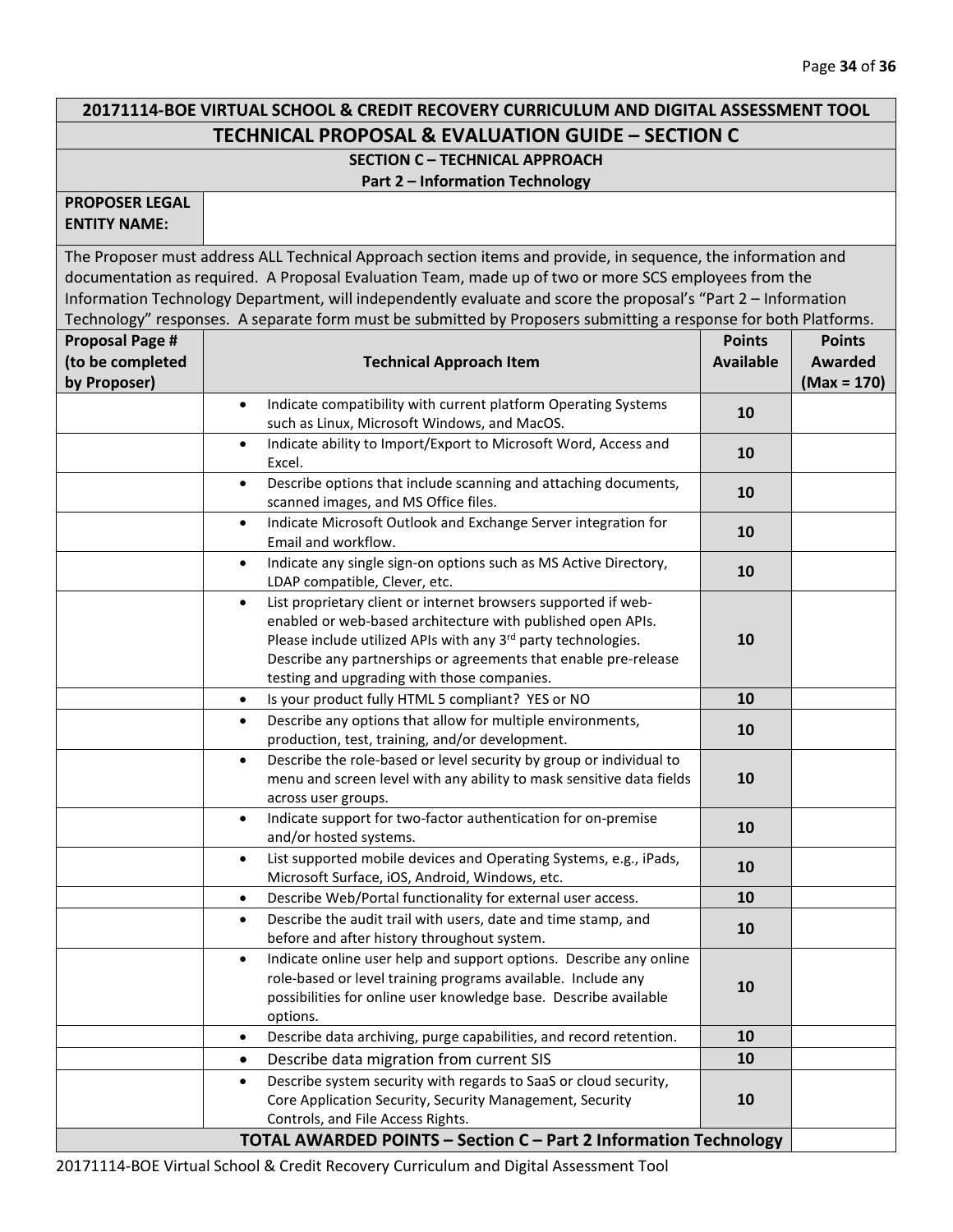| 20171114-BOE VIRTUAL SCHOOL & CREDIT RECOVERY CURRICULUM AND DIGITAL ASSESSMENT TOOL                                                  |        |                                                                           |                   |  |
|---------------------------------------------------------------------------------------------------------------------------------------|--------|---------------------------------------------------------------------------|-------------------|--|
| <b>COST PROPOSAL &amp; SCORING GUIDE</b>                                                                                              |        |                                                                           |                   |  |
|                                                                                                                                       |        | NOTICE TO PROPOSER: This Cost Proposal MUST be completed EXACTLY as shown |                   |  |
| <b>PROPOSER LEGAL ENTITY NAME:</b>                                                                                                    |        |                                                                           |                   |  |
| <b>SIGNATURE &amp; DATE</b>                                                                                                           |        |                                                                           |                   |  |
| NOTE: The signature must be an individual or a company officer empowered to contractually bind the Proposer. If the Signatory is      |        |                                                                           |                   |  |
| not the Proposer company president, evidence SHALL be attached showing the Signatory's authority to bind the Proposer.                |        |                                                                           |                   |  |
|                                                                                                                                       |        | <b>COST PROPOSAL SCHEDULE</b>                                             |                   |  |
| The proposed cost, detailed below, shall indicate the propose price for providing the entire scope of services including all services |        |                                                                           |                   |  |
| defined in the RFP for the total contract period. The proposed cost and the submitted technical proposed associated with this         |        |                                                                           |                   |  |
| cost shall remain valid for at least 120 days subsequent to the date of the Cost Proposal opening and thereafter in accordance        |        |                                                                           |                   |  |
| with any resulting contract between the Proposer and SCS.                                                                             |        |                                                                           |                   |  |
|                                                                                                                                       |        | <b>PROPOSED COST</b>                                                      |                   |  |
|                                                                                                                                       | Year 1 | Year <sub>2</sub>                                                         | Year <sub>3</sub> |  |
| <b>Annual Cost</b><br>$\mathbf{1}$ .                                                                                                  |        |                                                                           |                   |  |
| Cost for Implementation<br>2.                                                                                                         |        |                                                                           |                   |  |
| 3.<br>Cost for Training (per day)                                                                                                     |        |                                                                           |                   |  |
|                                                                                                                                       |        |                                                                           |                   |  |
| <b>TOTAL AWARDED POINTS - COST PROPOSAL</b>                                                                                           |        |                                                                           |                   |  |
|                                                                                                                                       |        | (Max Available = 50)                                                      |                   |  |
|                                                                                                                                       |        |                                                                           |                   |  |

*The above referenced Cost Proposal will be utilized to award the bid. The Proposer may submit any additional pricing, on a separate page, for other available features/add-ons related to the product specified in the RFP. The additional pricing WILL NOT be utilized as part of the award process.*